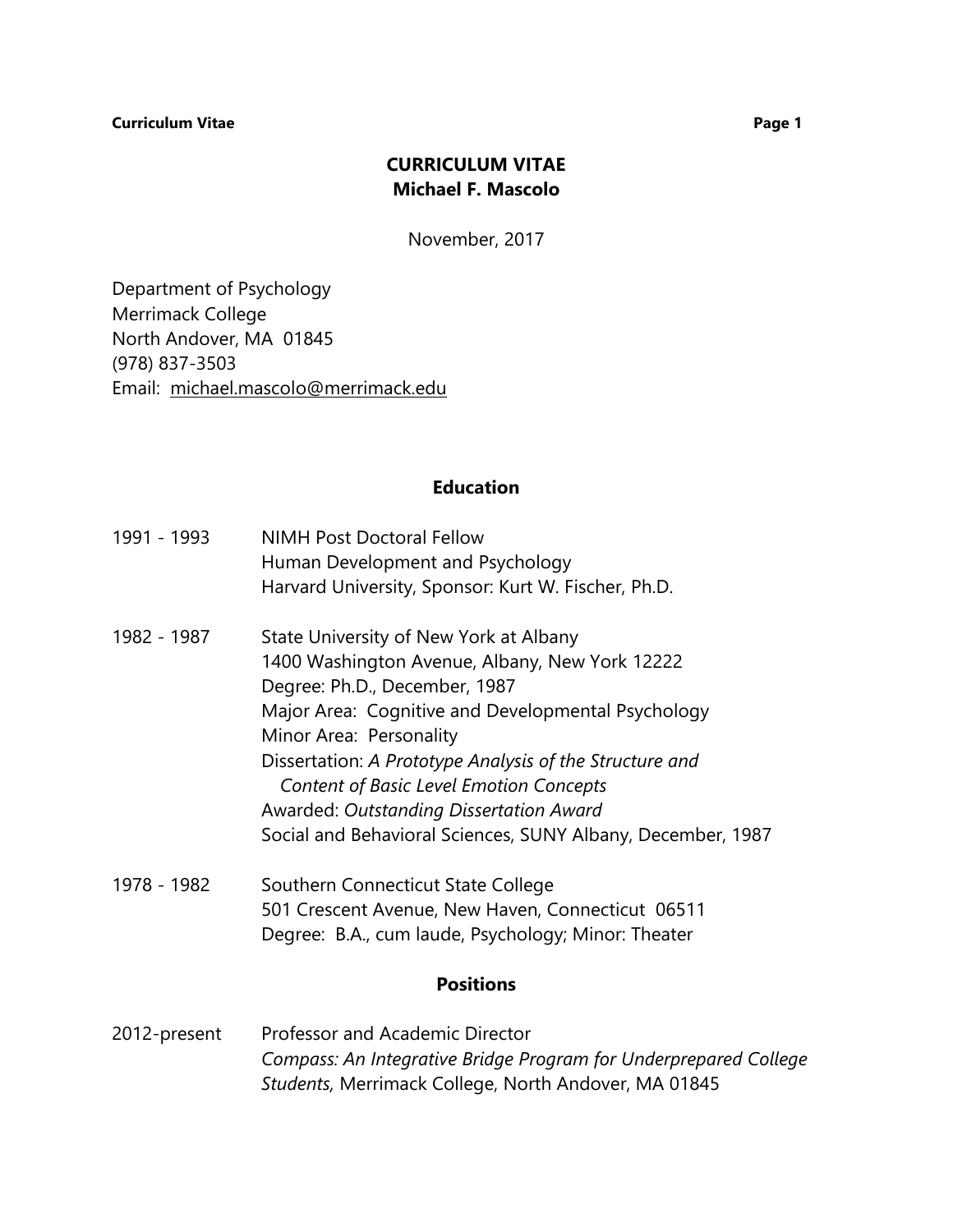| 2006-2008   | Chair, Department of Psychology<br>Merrimack College, North Andover, MA 01845                                                                           |
|-------------|---------------------------------------------------------------------------------------------------------------------------------------------------------|
| 1997 -      | Professor of Psychology<br>Department of Psychology, Merrimack College                                                                                  |
| 1991 - 1997 | Associate Professor of Psychology<br>Department of Psychology, Merrimack College                                                                        |
| 1991 - 1993 | <b>Post-Doctoral Fellow</b><br>Harvard University (Human Development and Psychology)<br>Graduate School of Education<br>Sponsor: Kurt W. Fischer, Ph.D. |
| 1986 - 1991 | Assistant Professor of Psychology<br>Department of Psychology, Merrimack College                                                                        |
| 1985 - 1986 | Predoctoral Instructor, Department of Psychology<br>State University of New York at Albany                                                              |

# **Professional Activity**

# **Research Interests**

Coactive Systems Approach to Human Development

Reforming Education (K-12 and Higher Education)

Culture and Life-Long Moral Self-Cultivation (USA, China, India)

Development of Moral Character, Virtue and the Value of Perseverance

The Development of Moral Action

Psychotherapy as a Developmental Process

Analyzing the Development of Thinking, Feeling and Acting within Joint Action

Love, Compassion and Sexuality in Close Relationships

Conflict Management and Conflict Resolution

The Development of Self-Evaluative and Moral Emotions (USA; India; Chinese Immigrants)

Microdevelopmental Analyses of Teaching and Learning in Multiple Domains: *Infancy and Early Childhood*: Sensori-Motor Skills, Conflict Resolution *Middle Childhood*: Learning to Add Integers, Conflict Resolution *Adolescence and Young Adult*: The Development of Writing Skills Countering Extremist Ideologies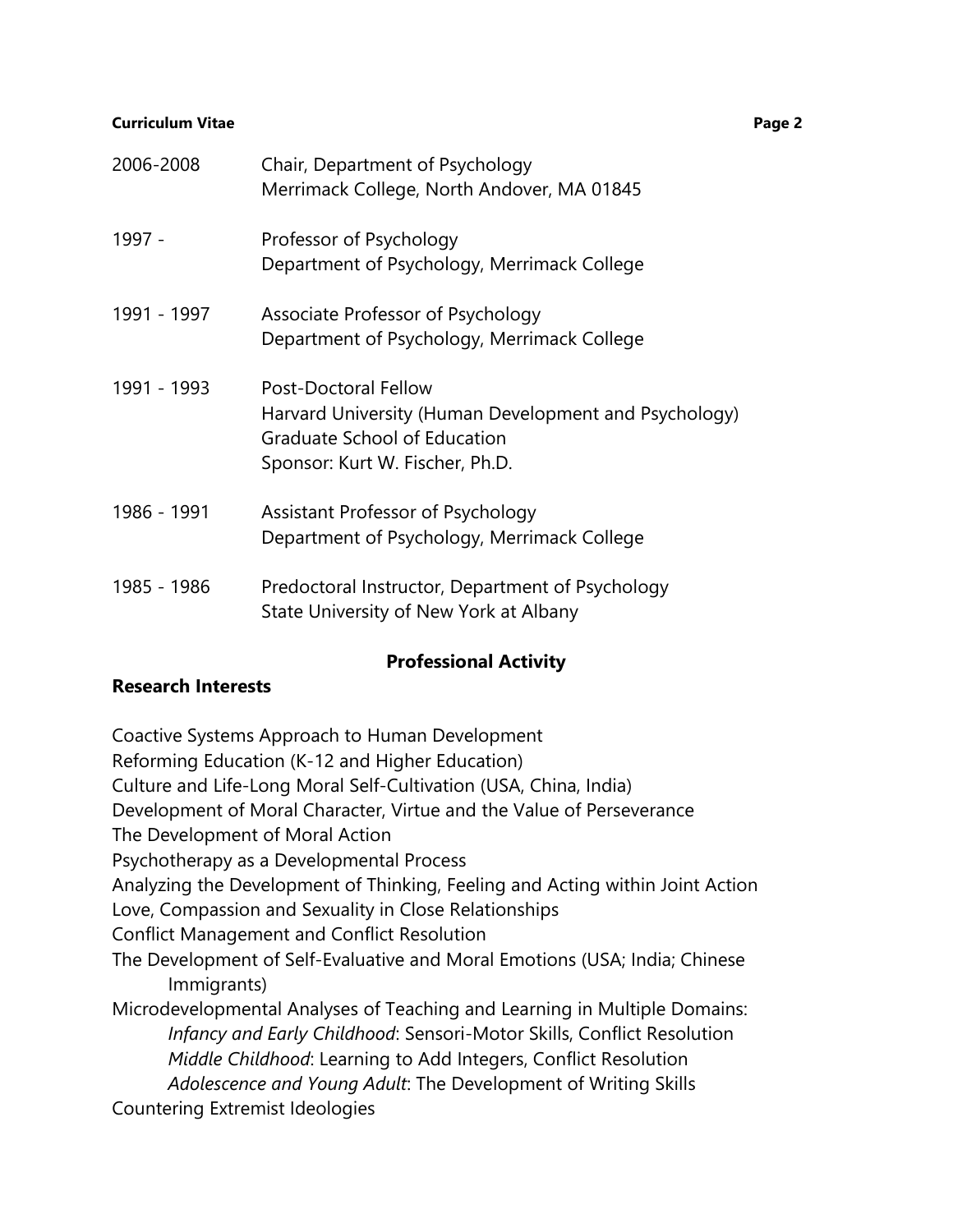# **Editor**

Founding Editor *Pedagogy and the Human Sciences* (Online Interactive Journal) [www.PedagogyandHumanScience.org](http://www.pedagogyandhumanscience.org/)

# **Books and Journal Volumes**

Mascolo, M. F., & Bidell, T. (Eds.) (under contract, in preparation). *Handbook of Integrative Psychological Development*. Routledge/Taylor & Francis.

Mascolo, M. F., & Raeff, C. (2017). A Person is not an Object: Rethinking the Psychological Analysis of Persons. *New Ideas in Psychology* (Special Issue), Volume 44.

- Mascolo, M. F. (2015). *8 Keys to Old School Parenting for Modern-Day Families.* New York: Norton.
- Basseches, M., & Mascolo, M. F. (2010). *Psychotherapy as a developmental process*. New York, N.Y.: Routledge/Taylor & Francis.
- Mascolo, M. F.., & Li, J. (Eds.) (2004). *Culture and Self: Beyond Dichotomization*. *New Directions in Child and Adolescent Development Series*. W. Damon (Series Editor). San Francisco, CA: Jossey-Bass.

Editors' Commentary: Mascolo, M. F., & Li, J. *Beyond Dichotomizations of Selves and Cultures*.

- Mascolo, M. F. & Griffin, S. (Eds.) (1998). *What Develops in Emotional Development?* New York: Plenum.
- Mascolo, M. F. & Pollack, R. (Ed.) (1997). Frontiers of Constructivism: Problems and Prospects, Special Issue, *Journal of Constructivist Psychology*, *10* (1).

## **Papers Under Review, Under Contract or In Preparation**

Mascolo, M. F. (under review). *Is modern individualism destroying our moral compass?* Mascolo, M. F., & Kallio, E. (in preparation). *The phenomenology of between: An intersubjective psychological epistemology.* 

# **Articles, Book Chapters & Reviews**

- Mascolo, M. F., & Kallio, E. (in press). Beyond free will: The embodied emergence of conscious agency*. Philosophical Psychology.*
- Mascolo, M. F. (in press). Rekindling the humanistic soul of the academy: Pursuing knowledge for the good of humanity. To appear in J. Trajtelová & M. Zvarík (Eds.),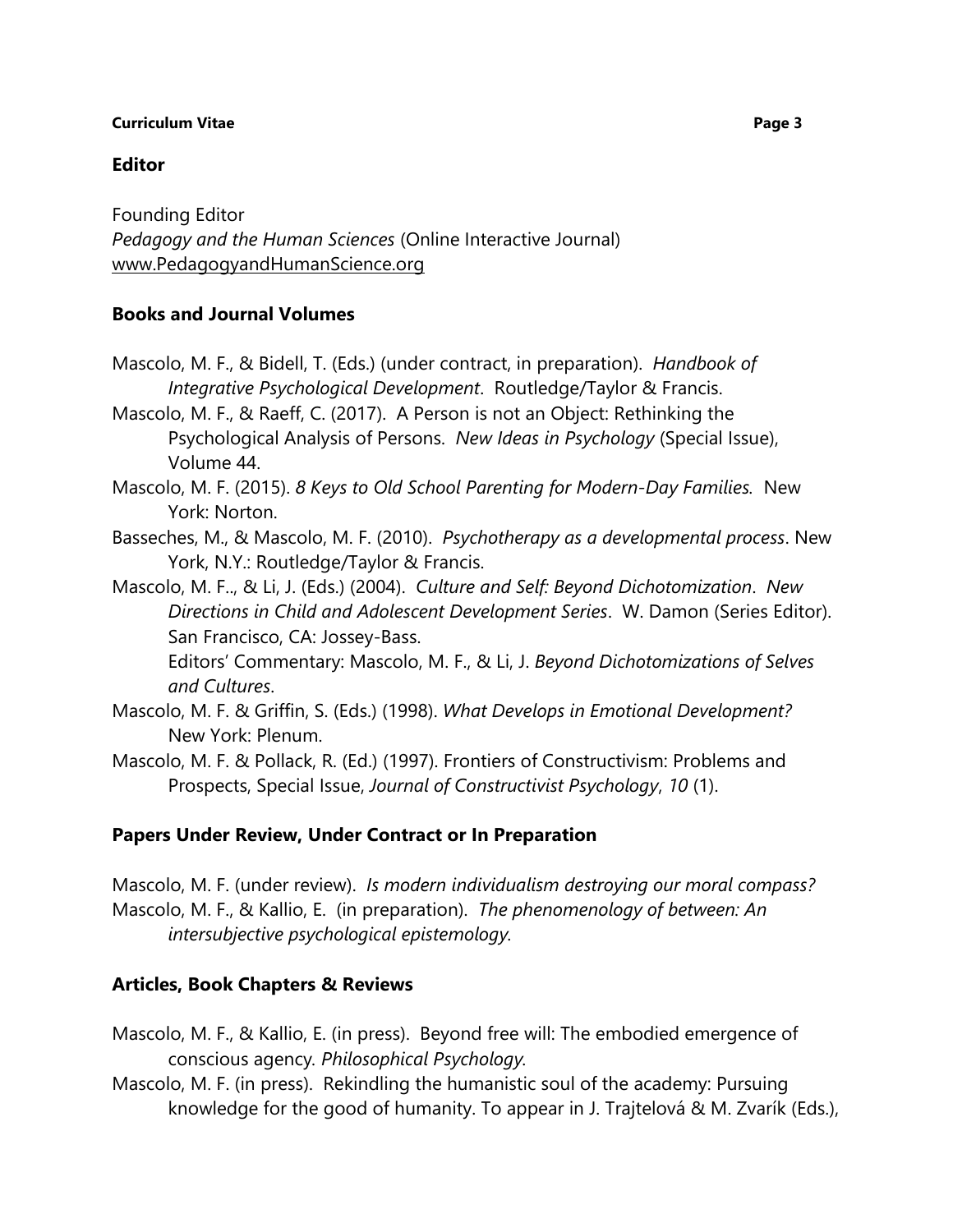*Epimeleia tēs Psychēs: The Idea of University and Phenomenology of Education, The Yearbook on History and Interpretation of Phenomenology* 2017. Germany: Peter Lang.

- Mascolo, M. F. (in press). Thinking. To appear in M. Bornstein (Ed.), *The SAGE Encyclopedia of Lifespan Human Development.* Thousand Oaks, CA: Sage.
- Mascolo, M. F. (2017). What makes you a person and not a thing? Forward to Khosla, M. *Physiological Psychology: An Introduction*. Delhi, India: Tata McGraw Hill.
- Mascolo, M. F. & Raeff, C. (2017). Understanding personhood: Can we get there from here? *New Ideas in Psychology*, *44*, 49-53.
- Mascolo, M. F. (2017). How objectivity undermines the study of personhood: Toward an intersubjective epistemology for psychological science. *New Ideas in Psychology*, *33*, 41-48.
- Mascolo, M. F. (2017). How talk mediates moral development. Review of C. Wainryb & H. E. Recchia (Eds.). Talking about right and wrong: Parent-child conversation as contexts for moral development. To appear in the *Journal of Applied Developmental Psychology.*
- Mascolo, M. F. (2016). Beyond subjectivity and objectivity: The intersubjective foundations of psychological science. *Integrative Psychological & Behavioral Science, 50*, 185-195*.*
- Mascolo, M. F. (2016). The transformation of an ex-white supremacist: A dialecticaldevelopmental analysis. *Qualitative Psychology*, 1-20.
- Mascolo, M. F. (2016). To Quell Racial Tensions, Engage the Humanity of the Other. *Inside Higher Education. Url: https://www.insidehighered.com/views/2016/04/14/quell-tensions-campuses-*

*should-adopt-conflict-resolution-principles-essay#disqus\_thread*

- Mascolo, M. F., Van Geert, P., Fischer, K. W & Steenbeek, H. (2016). Dynamic systems approaches to developmental psychopathology. In Cicchetti, D. (Ed.) *Handbook of Developmental Psychopathology* (pp. 665-716)*.* New York: John Wiley.
- Hsu, L., & Mascolo, M. F. (2015). Interactive teaching. In G. Scarlett (Ed.), *The Sage Encyclopedia of Classroom Management: An A-to-Z Guide*. Sage.
- Mascolo, M. F. (2015). Vygotsky's socio-cultural historical theory of development and education. In G. Scarlett (Ed.), *The Sage Encyclopedia of Classroom Management: An A-to-Z Guide*. Sage.
- Mascolo, M. F. (2015). Neo-Piagetian theories of cognitive development. (2016). In J. Wright (Ed.), *International Encyclopedia of Social and Behavioral Sciences* (2nd Edition). New York, N. Y.: Elsevier.
- Mascolo, M. F. & Castillo, J. (2015). On the origins of underperformance in higher education: Proximal influences. *Pedagogy and the Human Sciences*, 4, 1-40.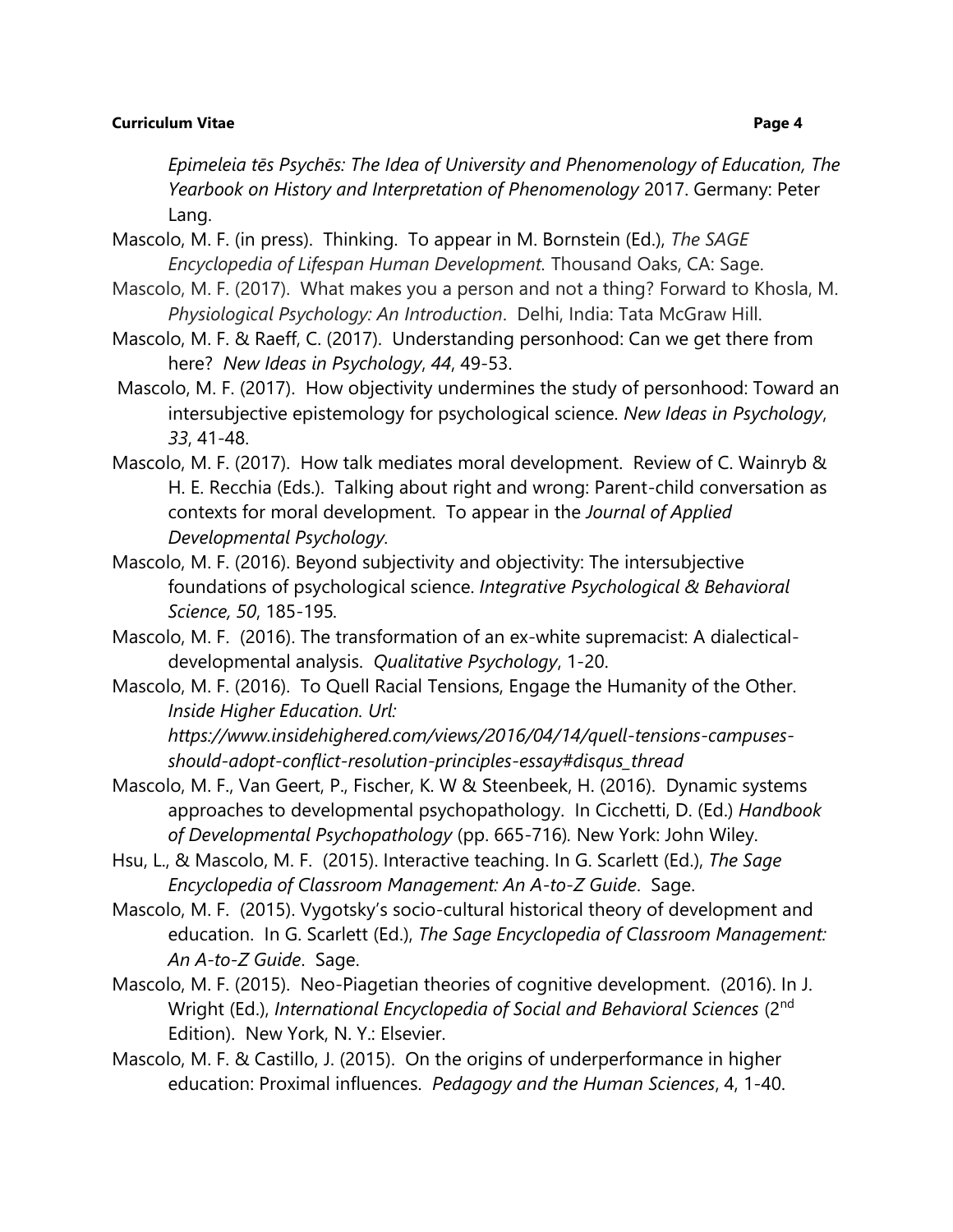- Mascolo, M. F. & Fischer, K. W. (2015). Dynamic development of thinking, feeling and acting. In Overton, W., & Molennar, P. (Eds.) *Handbook of Child Psychology and Developmental Science (Vol 1: Theory and Method)* (pp. 113-161). New York: John Wiley.
- Mascolo, M. F. (2014). Toward a relational-developmental model of character development. *Human Development*, *57*, 347-353.
- Mascolo, M. F., Basseches, M., & El-Hashem, A. (2014). Toward an integrated constructionist psychology: The coactive construction of meaning. In J. Raskin, S. Bridges & J. Kahn (Eds.), *Studies in Meaning 5*. New York: Pace University Press.
- Mascolo, M. F. (2014). The politicization of childhood: A sociology of children's agency. Review of D. Oswell (2013). The agency of children: From family to global human rights (Cambridge University Press). In *Journal of Applied Developmental Psychology*, *35*, 118-120.
- Mascolo, M. F. (2014). Traits. In Teo, T. (Ed.) *Encyclopedia of Critical Psychology. <http://www.springerreference.com/docs/edit/chapterdbid/307013.html>*
- Mascolo, M. F. (2014). Worldviews. In Teo, T. (Ed.) *Encyclopedia of Critical Psychology*. [www.springerreference.com/docs/html/chapterdbid/307018.html](http://www.springerreference.com/docs/html/chapterdbid/307018.html)
- Mascolo, M. F. (2014). The internal-external dichotomy. In Teo, T. (Ed.) *Encyclopedia of Critical Psychology.*

[www.springerreference.com/docs/edit/chapterdbid/306996.html](http://www.springerreference.com/docs/edit/chapterdbid/306996.html)

- Mascolo, M. F. (2013). Developing through relationships: An embodied coactive systems framework. In Lerner, R., & Benson, J. (Ed.) *Embodiment and epigenesis: Theoretical and methodological issues in understanding the role of biology within the relational developmental system*. *Advances in child development and behavior*, 45, 185-222. New York: Elsevier.
- Mascolo, M. F. (2013). Culture goes all the way down: What the West can learn about learning from Asia. Review of Li, J. *Cultural foundations of learning* (Cambridge University Press.). In *Journal of Applied Developmental Psychology*.
- Mascolo, M. F. (2012). Reclaiming legitimate authority in the academy: A critique of Jones' critical pedagogy. *Pedagogy and the Human Sciences, 2,* 64-71.
- Mascolo, M. F., & Fischer, K. W., (2010). The dynamic development of thinking, feeling and acting over the lifespan. In Lerner, R. & W. Overton (Ed.) *Handbook of Lifespan Development*. New York: John Wiley.
- Mascolo, M. F., Hardway, C., & Margolis, D. (2009). Editorial: On pedagogy and the human sciences. *Pedagogy and the Human Sciences*, *1*, 1-2.
- Mascolo, M F. (2009). Beyond teacher- and learner-centered pedagogy: Learning as guided participation. *Pedagogy and the Human Sciences*, *1*, 4-27.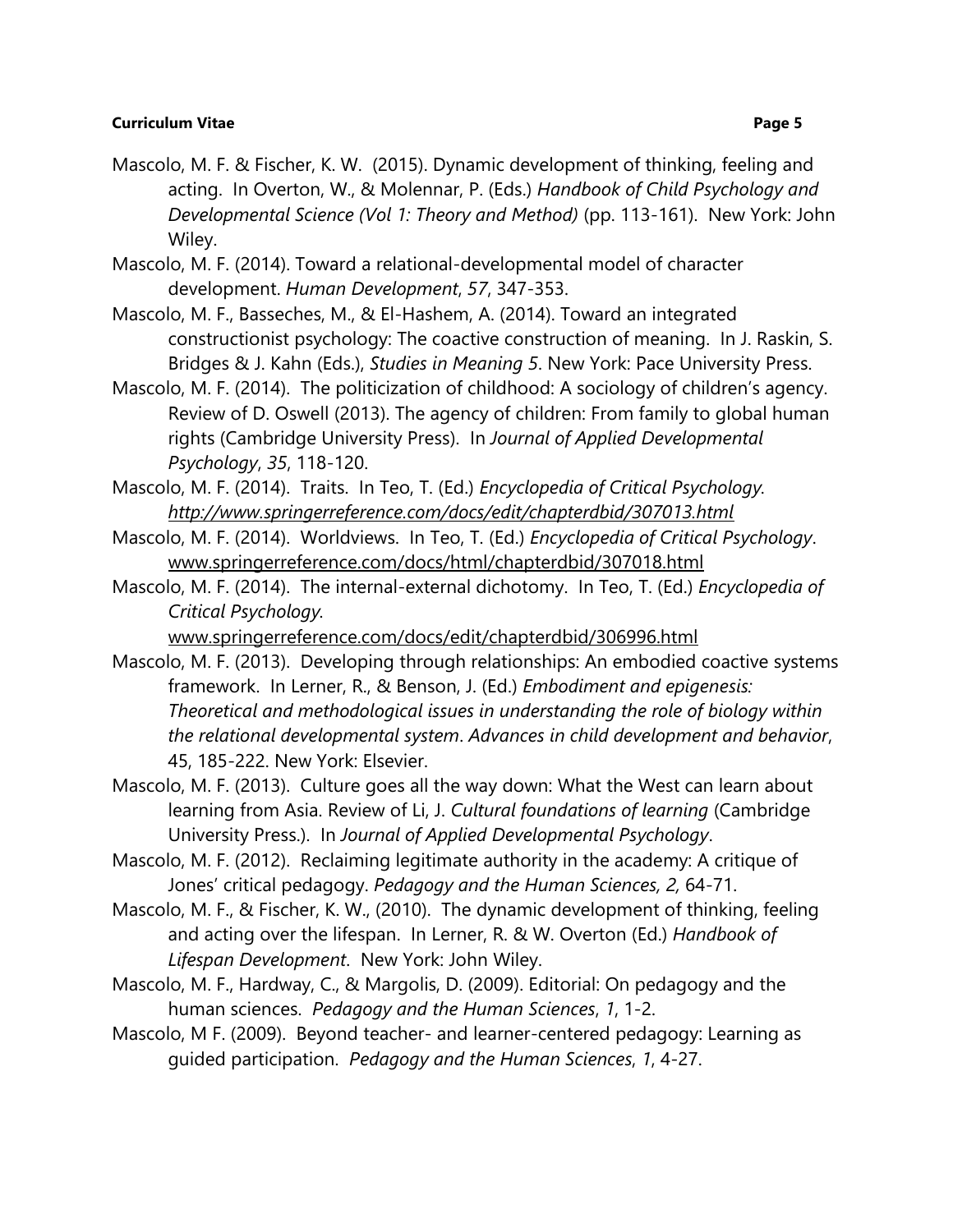- Mascolo, M. F. (under revision). Articulating the "big picture" in psychological science: Toward an integrative psychology of action. Invited submission to *Integral Review*.
- Mascolo, M. F., & Basseches, M. (2009). An Integrative Approach to Child-Parent Psychotherapy, Review of Lieberman, A. E. & Van Horn, P. (2008). *Psychotherapy with infants and young children: Repairing the effects of stress and trauma on early attachment*. New York, N.Y.: Guilford. *Journal of Applied Developmental Psychology*.
- Mascolo, M. F. (2009). Wittgenstein and the discursive analysis of emotion. *New Ideas in Psychology*, 27, 258-274
- Mascolo, M. F. (2008). Pathways in the cultivation of learning motivation in young children: Culture and the dynamic development of self-evaluative emotion. Invited chapter to appear in proceedings of the Cito Second International Conference on Early Childhood Education, Arnhem, The Netherlands.
- Mascolo, M. F. (2008). The concept of domain in developmental models of hierarchical complexity. *World Futures: The Journal of General Evolution*, 64, 330-347.
- Mascolo, M. F. & Fischer, K. W. (2008). Developmental psychology: Unified theories. In Jantzen, (Ed.) *Disability, Education and Participation (Behinderung, Bildung, Partizipation), Volume 7, Developmental and Learning (Entwicklung und Lernen)*  (Volume Editor, G. Feuser). Stuttgart, Germany: Kohlhammer-Verlag (in German).
- Mascolo, M. F., & Fischer, K. W. (2007). The co-development of self-awareness and selfevaluative emotions across the toddler years (pp. 66-99). In Brownell, C. A., & Kopp, C. B. (Eds.). *Transitions in early socioemotional development: The toddler years*. New York, N.Y.: Guilford Press.
- Mascolo, M. F. (2005). Change processes in development: The concept of coactive scaffolding. *New Ideas in Psychology*, 23, 185-196.
- Mascolo, M. F., & Mancuso, J. C. & Dukewich, T. (2005). Pathways in the development of anger: Appraisal, action and regulation. In J. Cummins (Ed.). *Working with anger: A practical perspective*. New York: John Wiley.
- Mascolo, M. F., & Margolis, D. (2005). Social cognition as a mediator of adolescent development: A coactive systems approach. *European Journal of Developmental Psychology, 1,* 289-302. *(*Reprinted in Koops, W., & Bosma, H. A. (2005). *Social cognition in adolescence: Its developmental significance.* UK: Psychology Press)
- Mascolo, M. F., & Fischer, K. W. (2004). Constructivist theories. In Hopkins, B., Barre, R. G., Michel, G. F., Rochat, P. (Eds.). *Cambridge encyclopedia of child development*. Cambridge, U.K.: Cambridge University Press.
- Mascolo, M. F., & Fischer, K. W. (2004). Beyond the heredity-environment divide in development and evolution [Review of Gilbert Gottlieb's (2000) *Individual development and evolution*. Mahwah, N.J.: Erlbaum]. *Contemporary Psychology*.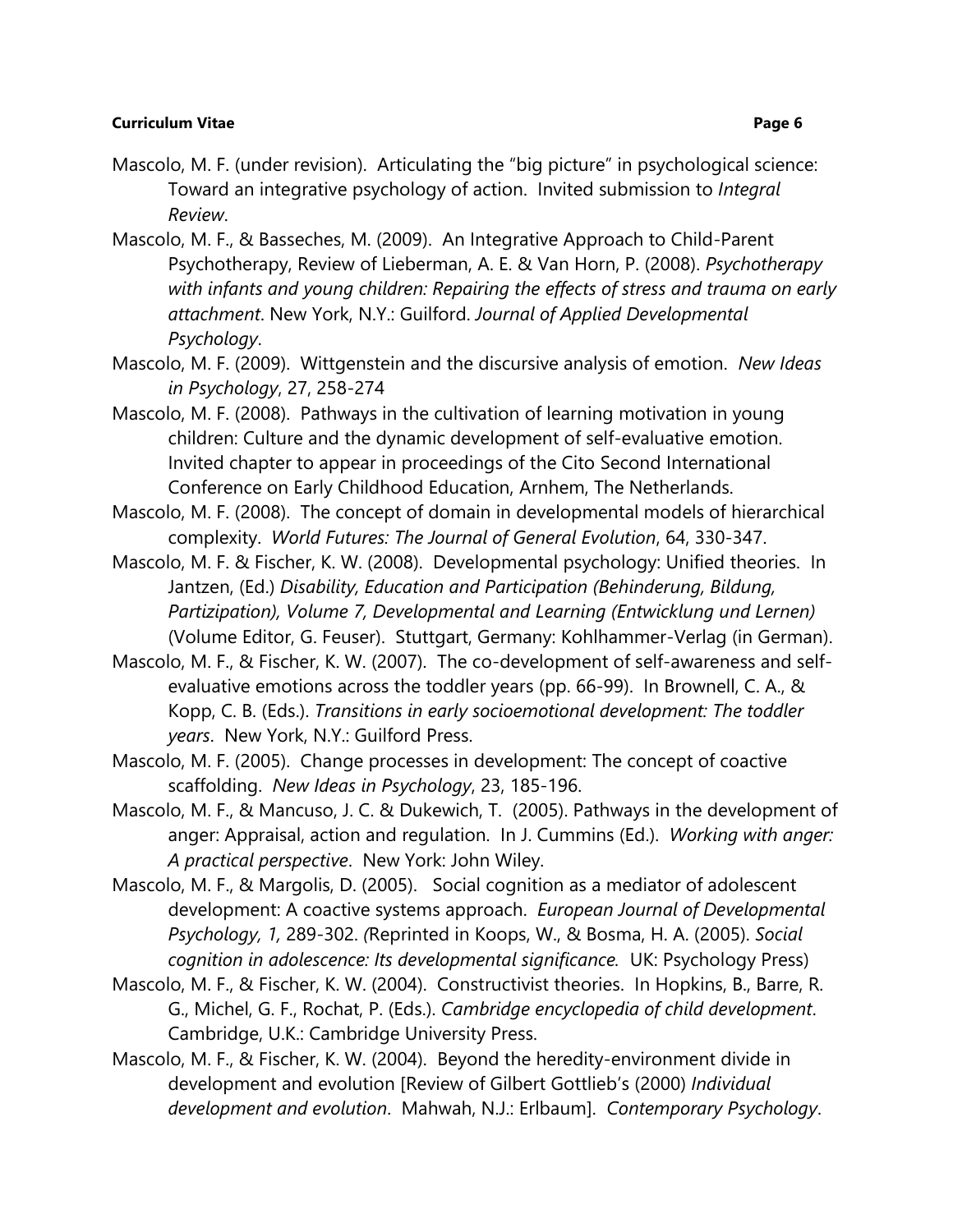- Mascolo, M. F., Misra, G., & Rapisardi, C. (2004). Individual and relational conceptions of self-experience in India and the US. In Mascolo, M. F., & Li, J. (Eds.). *Culture and self: Beyond dichotomization* (pp. 9-26). *New Directions in Child and Adolescent Development Series.* W. Damon (Series Editor). San Francisco, CA: Jossey-Bass.
- Mascolo, M. F., (2004). The coactive construction of selves in cultures. In Mascolo, M. F., & Li, J. (Eds.). *Culture and self: Beyond dichotomization* (pp. 79-90*). New Directions in Child and Adolescent Development Series*. W. Damon (Series Editor). San Francisco, CA: Jossey-Bass.
- Mascolo, M. J., Fischer, K. W., & Li, J. (2002). Dynamic development of component systems of emotions: Pride, shame, and guilt in China and the United States. In R. J. Davidson, K. Scherer, & H. H. Goldsmith (Eds.), *Handbook of Affective Science*. Oxford, U.K.: Oxford University Press.
- Mascolo, M. F., Ferrari, M., & Bogdan, T. (accepted). Narrating the self through imaginal dialogue: Toward an interactive systems approach to the conscious self. *Journal of Constructivist Psychology*.
- Mascolo, M. F. & Fischer, K. W. (2002). Beyond the conduit: Promoting reflective learning about human development [Review of D. Goldhaber's, 2000, *Theories of Human Development: Integrative Approaches*]*. Contemporary Psychology, 47*, 563-566.
- Mascolo, M. F., & Bhatia, S. (2002). The dynamic construction of culture, self and social relations. *Psychology & Developing Societies*, *14*, 55-90
- Mascolo, M. F., Li, J., Fink, R., Li, J., & Fischer, K. W. (2002). Pathways to excellence: Value presuppositions and the development of academic and affective skills in educational contexts. In M. Ferrari (Ed.) *The pursuit of excellence through education* (pp. 113-146). Mahwah, N.J: Erlbaum.
- Mascolo, M. F., Harkins, D., & Harakal, T. (2000). The dynamic construction of emotion: Varieties in anger. In M. Lewis and I. Granic (Eds.). *Emotion, self-organization and development* (pp. 124-152). New York: Cambridge University Press.
- Mascolo, M. F. & Fischer, K. W. (1999). The dynamic co-development of intentionality, self and social relations. In J. Brandstadter, & R. M. Lerner (Eds.) *Action and development: Origins and functions of intentional self-development* (pp. 133-166). Thousand Oaks: Ca: Sage.
- Mascolo, M. F. & Fischer, K. W. (1999). The development of representation as the coordination of component systems of action. In I. Sigel (Ed.), *Theoretical perspectives on the concept of representation* (pp. 231-256). Hillsdale, N.J.: Erlbaum.
- Mascolo, M. F., Kanner, B. G., & Griffin, S. (1998). Neo-Piagetian systems theory and the education of young children. *Early Child Development and Care*, *140*, 31-52.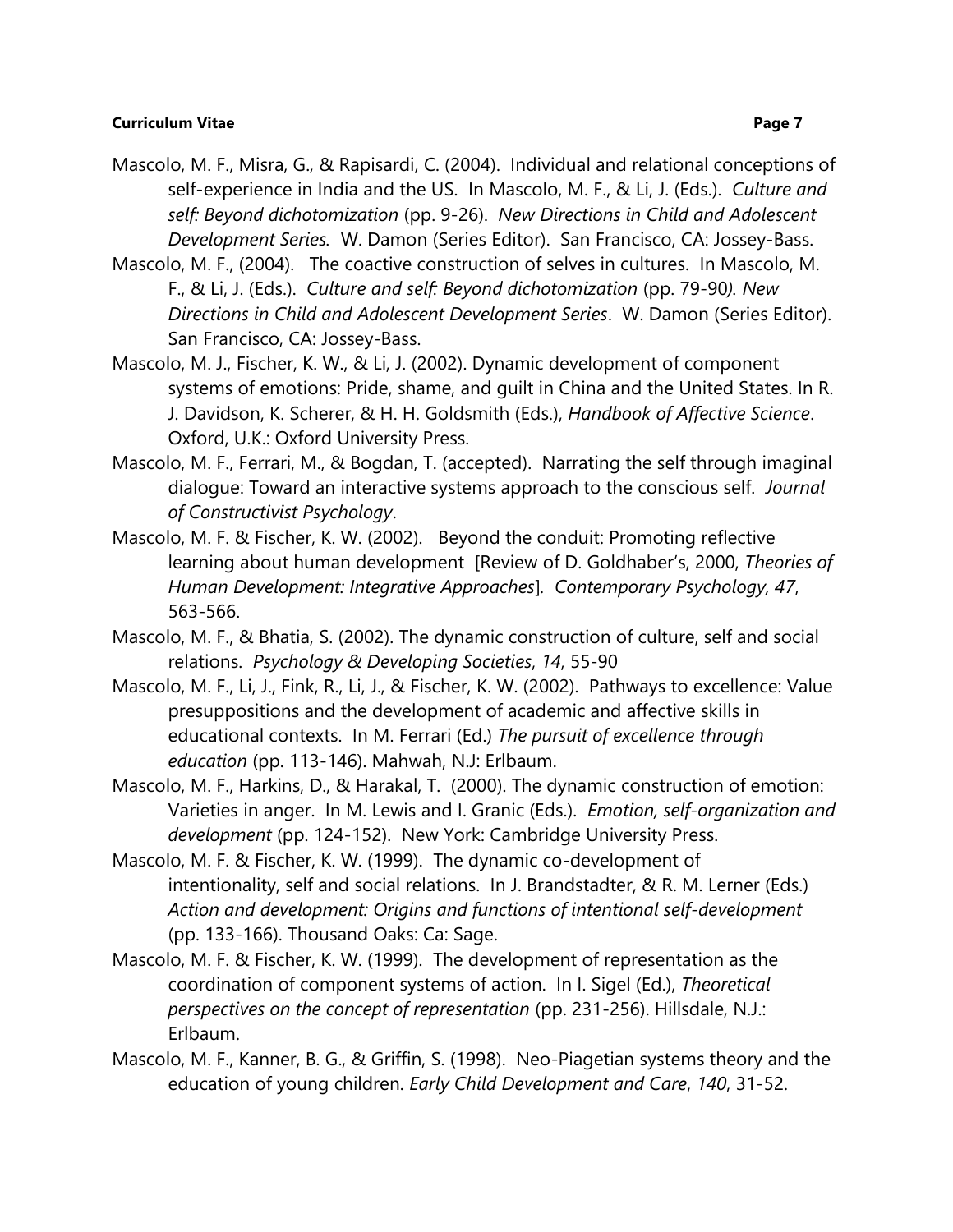- Bhatia, S. & Mascolo, M. F. (1998). Toward an agentive social constructionism. [Review of R. Harré and G. Gillett's *The discursive mind] Journal of Constructivist Psychology.*
- Griffin, S. & Mascolo, M. F. (1998). The nature, development and functions of emotions. In Mascolo, M. F. & Griffin, S. (Eds.) *What Develops in Emotional Development?* (pp. 3-27). New York: Plenum.
- Mascolo, M. F. & Griffin, S. (1998). Alternative trajectories in the development of anger. In Mascolo, M. F. & Griffin, S. (Eds.) *What Develops in Emotional Development?* (pp. 219-249). New York: Plenum.
- Mascolo, M. F. & Harkins, D. (1998). Toward a component systems approach to emotional development. In Mascolo, M. F. & Griffin, S. (Eds.) *What Develops in Emotional Development?* (pp.189-218). New York: Plenum.
- Mascolo, M. F. & Griffin, S. (1998). Alternative conceptions of emotional development: Controversy and consensus. In Mascolo, M. F. & Griffin, S. (Eds.) *What Develops in Emotional Development?* (pp. 319-340). New York: Plenum.
- Mascolo, M. F., & Fischer, K. W. (1998). The development of self through the coordination of component systems. In Ferrari, M., & Sternberg, R., Selfawareness: Its nature and development, (pp. 332-384). New York: Guilford.
- Mascolo, M. F., Craig-Bray, L., & Neimeyer, R. (1997).The construction of meaning and action in development and psychotherapy: An epigenetic systems approach. In G. Neimeyer & R. Neimeyer (Eds.), *Advances in personal construct psychology* (Vol. 4) (pp. 3-38). Greenwich, CT: JAI Press.
- Mascolo, M. F. & Pollack, R. (1997). Frontiers of constructivism: Problems and prospects, Introduction to frontiers of constructivism, Special Issue, *Journal of Constructivist Psychology, 10,* 1-5.
- Mascolo, M. F., Fischer, K. W., & Pollack, R. (1997). Keeping the constructor in constructivism: An epigenetic systems approach. In Mascolo, M. F. & Pollack, R. (Eds.) Frontiers of Constructivism: Problems and Prospects, Special Issue of *Journal of Constructivist Psychology, 10,* 25-29.
- Mascolo, M. F., & Dalto, C. A. (1995). Self and modernity on trial: A reply to Gergen's *Saturated Self*. *Journal of Constructivist Psychology*, *8*, 175-191.
- Mascolo, M. F., & Fischer, K. W. (1995). Developmental transformations in appraisals for pride, guilt and shame. In Fischer, K. W. & Tangney, J. P. (Eds.), *Self-Conscious Emotions: Shame, Guilt, Embarrassment and Pride* (pp. 64-113). New York: Guilford.
- Lindsay-Hartz, J., de Rivera, J., & Mascolo, M. F. (1995). Guilt and shame and their effects on motivation. In Fischer, K. W. & Tangney, J. P. (Eds.), *Self-Conscious Emotions: Shame, Guilt, embarrassment and Pride*. New York: Guilford.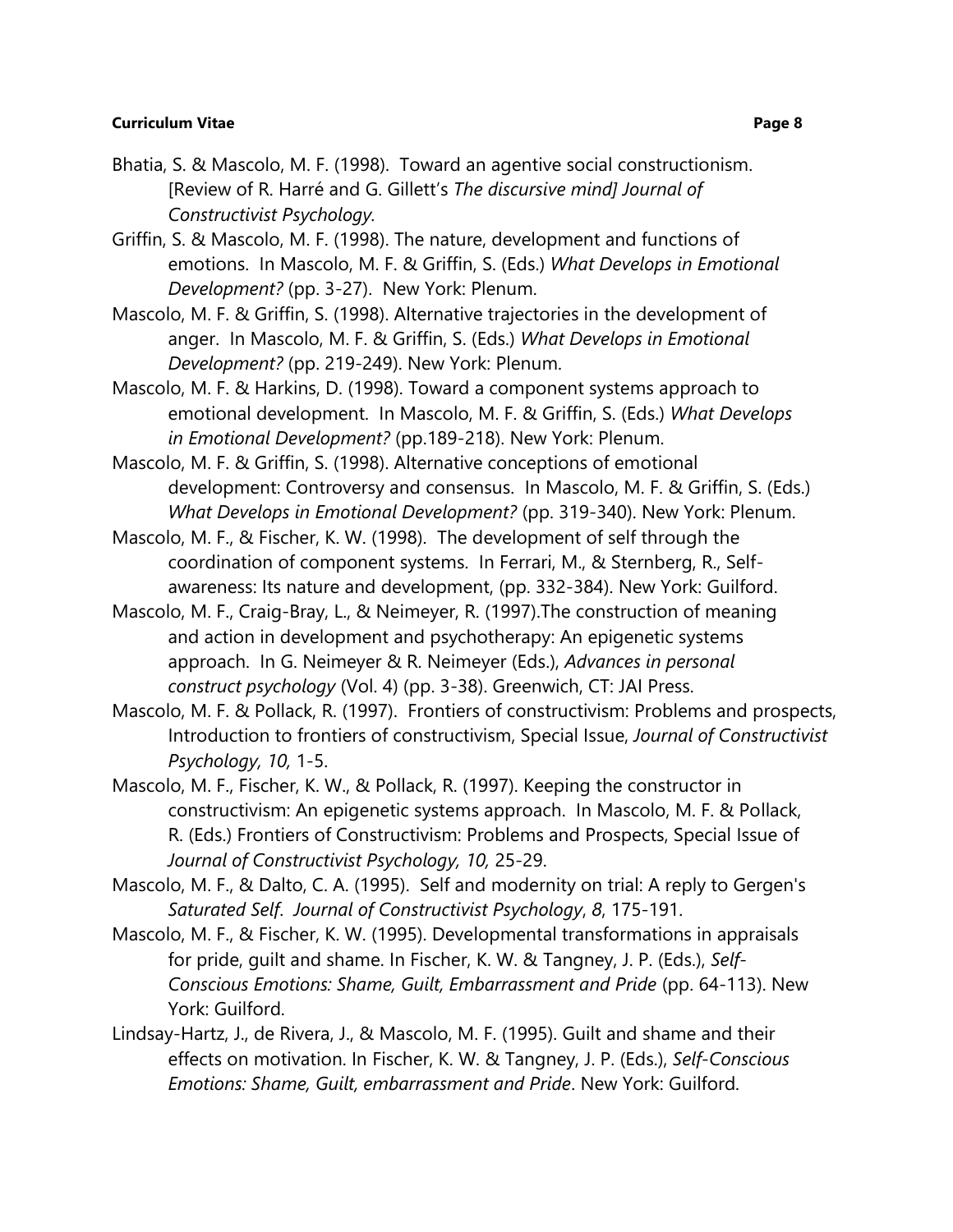- Mascolo, M. F. (1994). Toward a social constructivist psychology: The case of selfevaluative emotional development. *Journal of Constructivist Psychology*, *7*, 87- 106.
- Mascolo, M. F. (1992). Personally and socially constructing selves: Toward an increasingly social constructivist psychology. [Review of G. Neimeyer & R. Neimeyer (1990). *Advances in Personal Construct Psychology*]. *International Journal of Personal Construct Psychology, 5.* 413-425.
- Mascolo, M. F., & Mancuso, J. C. (1992). Constructive processes in self-evaluative emotional development. In G. Neimeyer & R. Neimeyer (Eds.), *Advances in personal construct psychology (*Vol. 2, pp. 27-54). Greenwich, CT: JAI Press.
- Hirtle, S. C., & Mascolo, M. F. (1991). The heuristics of spatial cognition. *Proceedings of the Thirteenth Annual Conference of the Cognitive Science Society* (pp. 629- 634). Hillsdale, N.J.: Erlbaum.
- Mascolo, M. F., & Mancuso, J. C. (1990). The functioning of epigenetically-evolved emotion systems: A constructive analysis. *International Journal of Personal Construct Theory, 3*, 205-222.
- Mascolo, M. F., & Hirtle, S. C. (1990). Verbal coding and the elimination of Stroop interference in a matching task. *American Journal of Psychology, 102,* 195-215.
- Mascolo, M. F., & Mancuso, J. C. (1988). Personality migrates to the mind. [Review of V. Hamilton's *The cognitive structures and processes of human motivation and personality]. International Journal of Personal Construct Psychology, 1,* 205-211.
- Mancuso, J. C., & Mascolo, M. F. (1988). [Review of J. T. Lamiell's, *The psychology of personality: An epistemological inquiry]. The Journal of Mind and Behavior, 9*, 77-81.
- Mancuso, J. C., & Mascolo, M. F. (1987). On re-cognizing achievement motivation. [Review of D. C. McClelland's *Human Motivation* and J. Nicholls' (Ed.) *Advances in Motivation and Achievement (Vol. 3): The Development of Achievement Motivation]. Motivation and Emotion, 11,* 323-330.
- Hirtle, S. C., & Mascolo, M. F. (1986). Effect of semantic clustering on the memory of spatial locations. *Journal of Experimental Psychology: Learning, Memory, and Cognition, 12,* 182-189.

# **Technical Report**

Mascolo, M. F. (2015). Virtues in Praxis: Fostering Academic Motivation and Skill Development through Purposive Self-Cultivation. Technical Report. North Andover, MA: Merrimack College.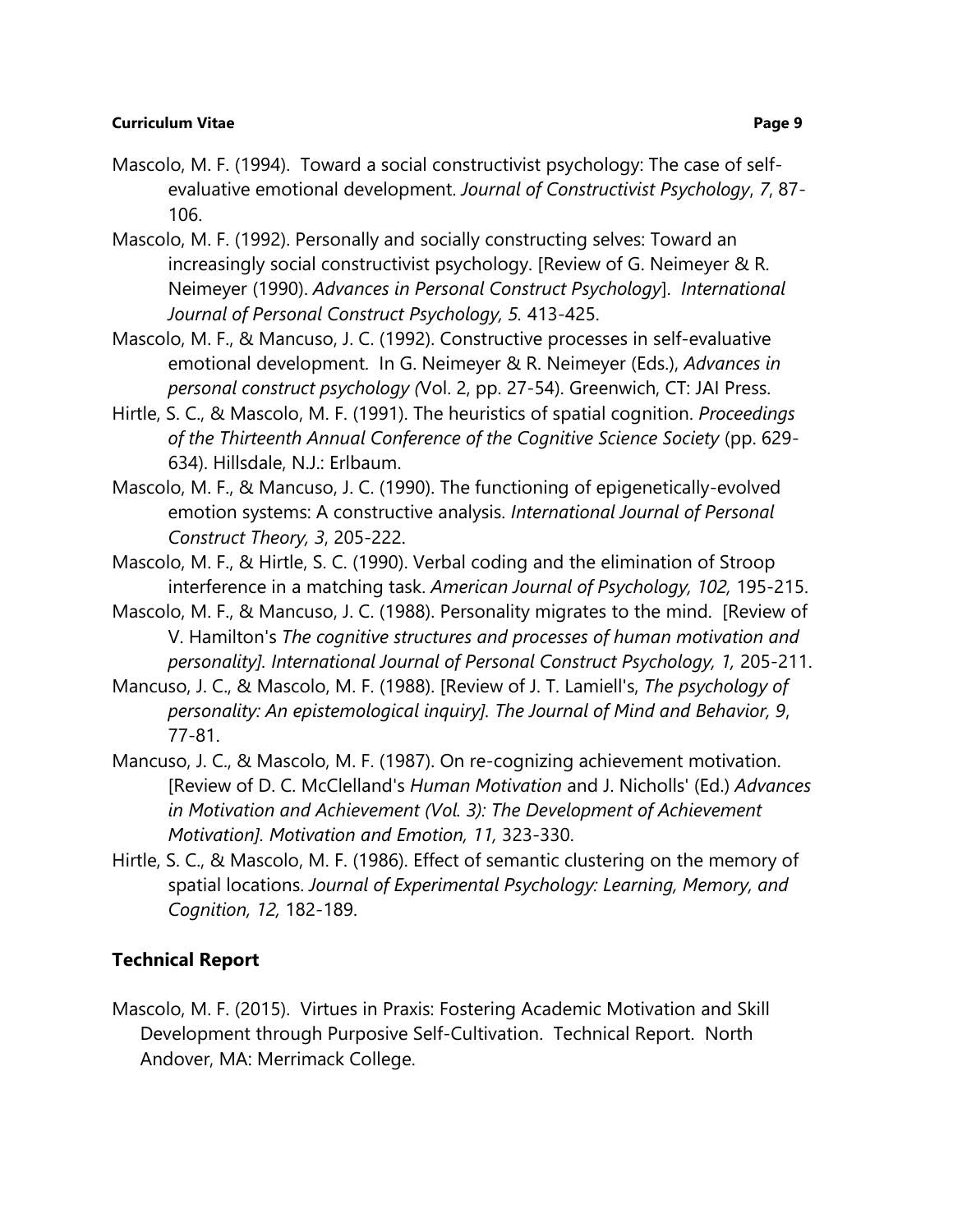## **Op-Ed Columns**

Mascolo, M. F. (2017, November 18). Time to Listen to Each Other on the Issue of Guns. *Salem News*, Salem, Massachusetts.

[http://www.salemnews.com/opinion/columns/column-time-to-listen-to-each-other](http://www.salemnews.com/opinion/columns/column-time-to-listen-to-each-other-on-the-issue/article_fcddc2ea-5794-5020-825c-4d2ca7cd5687.html)[on-the-issue/article\\_fcddc2ea-5794-5020-825c-4d2ca7cd5687.html](http://www.salemnews.com/opinion/columns/column-time-to-listen-to-each-other-on-the-issue/article_fcddc2ea-5794-5020-825c-4d2ca7cd5687.html)

Mascolo, M. F. (2016, December, 26). Oppose Trump – Not Trump Supporters. *Salem News*. Salem, Massachusetts.

[http://www.salemnews.com/opinion/columns/column-oppose-trump-not-trump](http://www.salemnews.com/opinion/columns/column-oppose-trump-not-trump-supporters/article_eb058851-aa43-5e84-abc3-e873a5cfec6e.html)[supporters/article\\_eb058851-aa43-5e84-abc3-e873a5cfec6e.html](http://www.salemnews.com/opinion/columns/column-oppose-trump-not-trump-supporters/article_eb058851-aa43-5e84-abc3-e873a5cfec6e.html)

Mascolo, M.F. (2012, December 10). Sandy Hook's Children are All Our Children. *Salem News.* Salem, Massachusetts.

[http://www.salemnews.com/opinion/column-sandy-hook-s-children-are-all-our](http://www.salemnews.com/opinion/column-sandy-hook-s-children-are-all-our-children/article_5c5f789f-e4eb-528e-b975-eb73e6069a1d.html)[children/article\\_5c5f789f-e4eb-528e-b975-eb73e6069a1d.html](http://www.salemnews.com/opinion/column-sandy-hook-s-children-are-all-our-children/article_5c5f789f-e4eb-528e-b975-eb73e6069a1d.html)

## **Papers Presented at Scientific Conferences**

- Bidell, T., & Mascolo, M. F. (May/June). Toward Integration in Models of Development: Contributions from Dynamic Skill Theory. Invited Symposium to be presented at the annual meeting of the Jean Piaget Society, Amsterdam, 2018.
- Mascolo, M. F. (May/June). Dynamic Skill Theory: Foundations of an Integrative Theory of Development. Paper to be presented at the annual meeting of the Jean Piaget Society, Amsterdam, 2018.
- Mascolo, M. F. (October, 2017). Individual Persons, Multiple Selves: The Emotional Dynamics of Personality Development. Invited Keynote Address for the International Conference on '*The Fragmented Self: An Interdisciplinary Exploration*  into the notions of Self and Identity in Contemporary Life, Delhi, India.
- Mascolo, M. F. (October, 2017). How to Cultivate a Self: Inner Conflict as an Opportunity for Self-Transformation. Workshop conducted at the International Conference on '*The Fragmented Self: An Interdisciplinary Exploration into the notions of Self and Identity in Contemporary Life,* Delhi, India.
- Mascolo, M. F. (October, 2017). *Neither God, Nature nor Culture: The Relational Origins and Development of Moral Systems.* Invited Address. Department of Psychology, Daulet Ram College, Delhi, India.
- Mascolo, M. F. (2017, July). The Failure of Objectivity: The Intersubjective Origins of Psychological Knowledge. Paper presented at the 45<sup>th</sup> International Congress of Personal Construct Psychology (Montreal, Canada).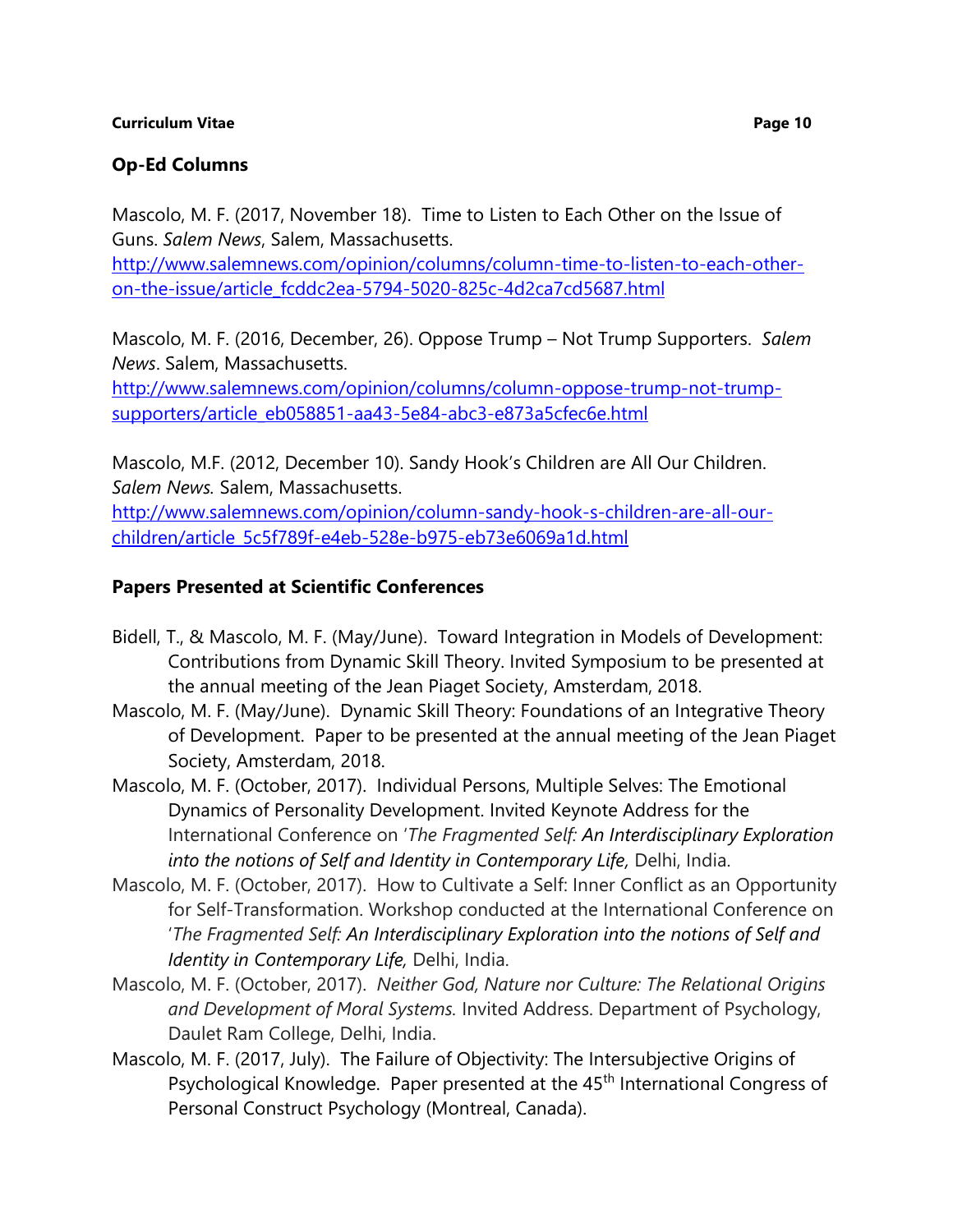- Mascolo, M. F. (2017, July). A Primer on Personal Construct Psychology. Presented at the 45<sup>th</sup> International Congress of Personal Construct Psychology (Montreal, Canada).
- Mascolo, M. F. (2016, July). Toward a "new spirit" in moral understanding: A (nonrelativist) relational-constructivist approach to moral life. Paper to be presented at the XIIIth European Personal Construct Association Conference, Padua, Italy.
- Mascolo, M. F. (2016, July). *What College Could Be: An Academic, Socio-Emotional and Motivational Milieu for Underprepared College Students,* The Future of Education", Florence, Italy.
- Mascolo, M. F., Evans, J., Cochrane, N., & Lussier, M. (2016, March). What college could be: An advising and support model for underprepared first year students. Presented at the Conference of the National Academic Advising Association (NACADA), Portland, Maine.
- Mascolo, M. F., & Giordano, J. (2015, October). *What College Can Be: A Holistic and Integrative Milieu for Educating the First Year Student*. Symposium to be presented at the 37th Annual Meeting of the Association for Interdisciplinary Studies, North Andover, MA.
- Mascolo, M. F., & Giordano, J. (2015, October). College as Self-Cultivation. To be presented at the 37th Annual Meeting of the Association for Interdisciplinary Studies, North Andover, MA.
- Mascolo, M. F. (under review). The relational emergence of moral behavior in joint activity: A coactive systems approach. In Overton, W., & Molenaar, P., *Processes, Relations, and Relational-Developmental-Systems*. Submitted to the 2015 Biennial Meeting of the Society for Research in Child Development, Philadelphia, PA.
- Mascolo, M. F., LaTorre, J., & Walukevich, B. (2014, October). *Moral relationalism: The coactive emergence of interweaving moralities*. Presented at *The Moral Domain: Conceptual Issues in Moral Psychology*, Vilnius University, Vilnius, Lithuania.
- Mascolo, M. F. (2014, October). *The concept and analysis of human development: An embodied coactive systems approach.* Paper presented to the Department of Psychology, University of Jyväskylä, Jyväskylä, Finland.
- Mascolo, M. F. (2014, June). *Hearing the plea behind positions we hate: The moral transformation of a white supremacist.* Paper to be presented at the 2014 Society for Research in Adult Development Symposium. Salem State University, Salem, MA.
- Mascolo, M. F. (2014, May). *Toward the intersubjective grounding of psychological science: How the assumption of objectivity undermines our study of persons*. Paper presented at the annual meeting of the Jean Piaget Society (San Francisco, CA).
- Raeff, C., & Mascolo, M. F. (2014). *A person is not an object: Overcoming common scientific beliefs that impede our understanding of the developing person*. Symposium to be presented at the annual meeting of the Jean Piaget Society (San Francisco, CA).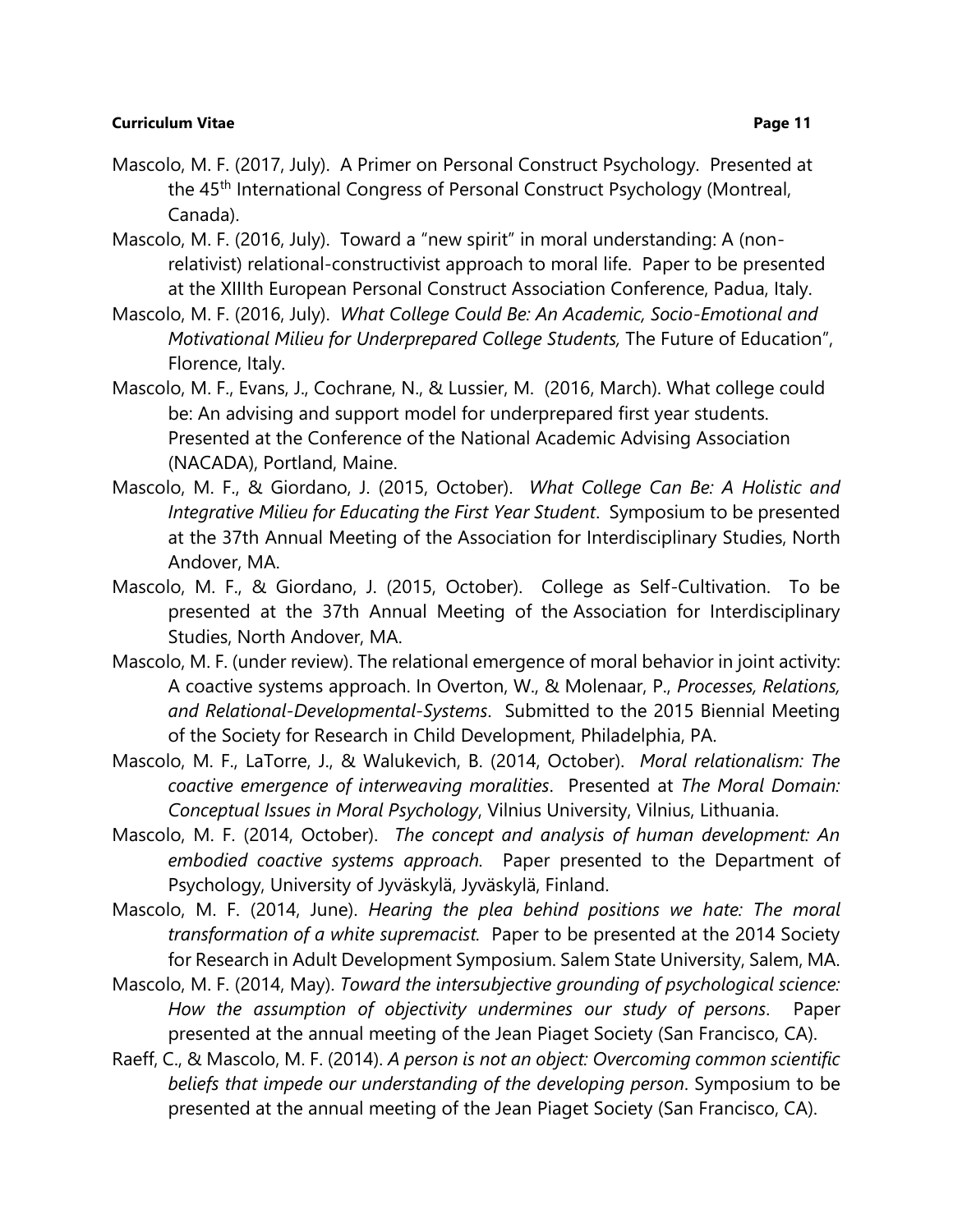- Mascolo, M.F. (2013). *Engaging the "Face of the Other": The Primacy of Care in Moral Discourse and Practice.* Symposium presented at the *Psychology and the Other Conference 2013*, Cambridge, MA, October.
- Mascolo, M.F. (2013*). Tending to the plea behind positions we hate: Care and the discursive resolution of moral conflict, In Engaging the "Face of the Other": The Primacy of Care in Moral Discourse and Practice.* Presented at *Psychology and the Other Conference 2013*, Cambridge, MA, October.
- Mascolo, M. F. (2013, June). *Analyzing the integrative structure and hierarchical complexity of student essays*. Paper presented at the 2013 Society for Research in Adult Development Symposium. Salem State University, Salem, MA.
- Mascolo, M. F., (2013, March). *Developing through relationships: An embodied coactive systems approach to development.* Invited Workshop and Colloquium. Behavioural Science Institute, Radboud University Nijmegen, The Netherlands.
- Mascolo, M.F. (2012, June). *Do you control your actions? Or did your brain make you do it? Toward a non-reductive account of human agency.* Symposium presented at the annual meeting of the Jean Piaget Society (Toronto, Canada).
- Mascolo, M. F. (2012, June). Perennial problems of consciousness and agency: The magical mystery tour. Paper presented at the annual meeting of the Jean Piaget Society (Toronto, Canada).
- Mascolo, M. F. (2012, June). "*I am an emergent, mediated higher-order control loop."* Paper presented at the annual meeting of the Jean Piaget Society (Toronto, Canada).
- Mascolo, M.F. (2011, July). *The experience of sexuality in close relationships: A*  developmental analysis. Paper presented at the 19<sup>th</sup> International Congress on Personal Construct Theory, Boston, MA.
- Mascolo, M. F. (2009, October). *Psychological structures are jointly created but individually consolidated: Microdevelopmental analyses of integrated structures of thinking, feeling and action*. Invited Colloquium. Harvard Graduate School of Education, Cambridge, MA.
- Mascolo, M. F. (2009, April). *Beyond child- and teacher-centered pedagogy: Culture, social relationships and the cultivation of learning motivation in young children.* Invited presentation presented at the International Conference on Early Childhood Education (ICECE), Kuala Lumpur, Malaysia.
- Mascolo, M. F., Adkison, S., & Fuimara, M. (2009, June). *Developmental transformations in conceptions of intimacy and sexuality across adulthood.* Paper to be presented at the 39<sup>th</sup> annual meeting of the Jean Piaget Society, Salt Lake City, Utah.
- Mascolo, M. F., Adkison, S., & Iapicca, L. (2009, June). *What makes life meaningful? Developmental and age-related changes over the course of adulthood.* Paper to be presented at the 39<sup>th</sup> annual meeting of the Jean Piaget Society, Salt Lake City, Utah.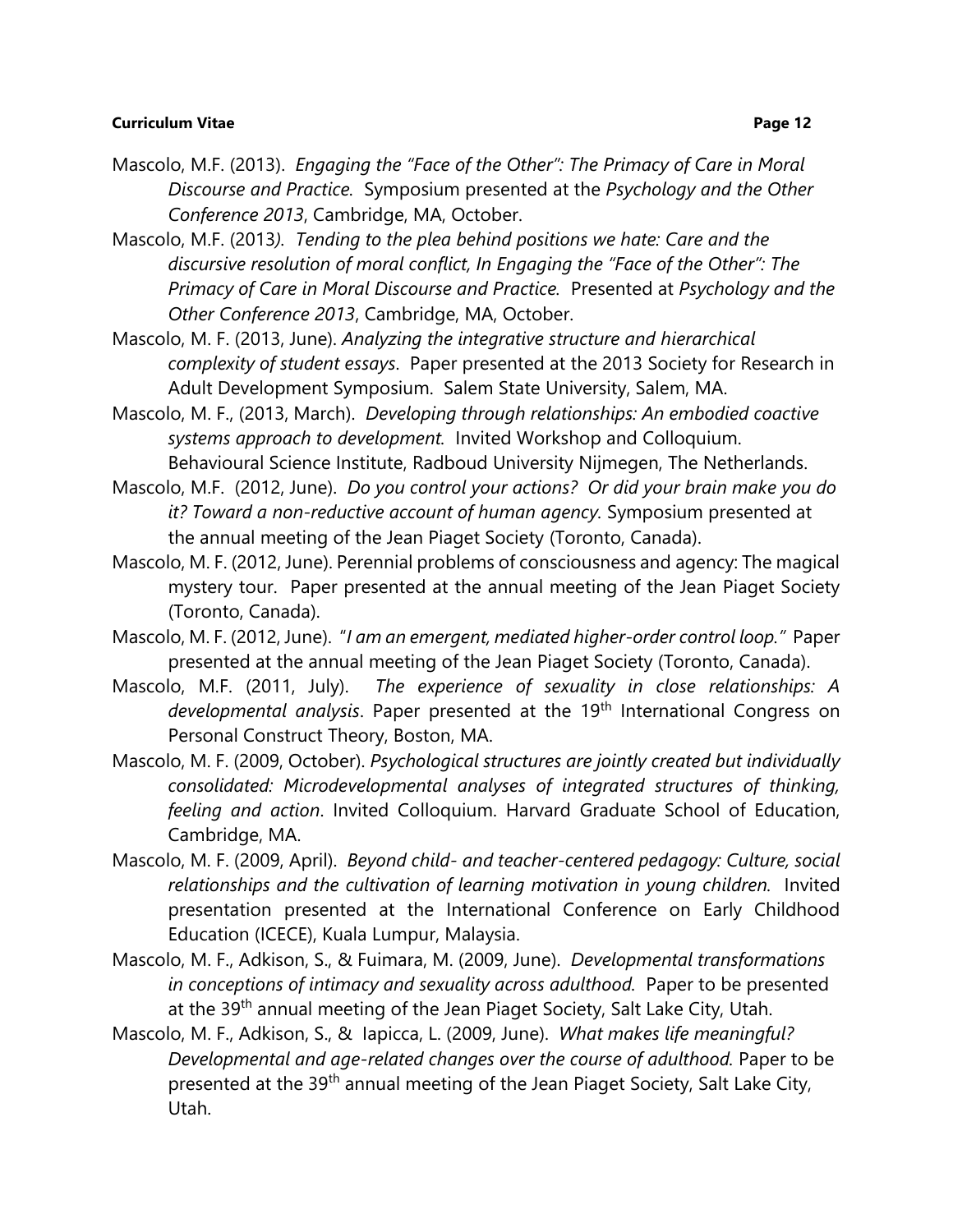- Basseches, M. F., & Mascolo, M. F. (2009, August). *Psychotherapy as a developmental process.* Paper presented at the 117th annual meeting of the American Psychological Association, Toronto, Canada.
- Basseches, M., & Mascolo, M. F. (2008, May). *developmental analysis of psychotherapy process (DAPP): Case illustration of methodological advances*. Workshop to be presented at the Conference of the Society for Psychotherapy Integration, Boston, MA.
- Mascolo, M. F. (2008, March). *Pathways in the cultivation of learning motivation in young children: Culture and the dynamic development of self-evaluative emotion*. Invited address presented at the Cito Second International Conference on Early Childhood Education, Arnhem, The Netherlands.
- Mascolo, M. F. (2008, March). *Differentiating love, being "in love", and lust: A phenomenological analysis*. Poster presented at the 2008 Conference of the Eastern Psychological Association, Boston, MA.
- Mascolo, M. F., Hardway, C., Dimauro, S., & Kissel, J. (2008, March). The development and socialization of guilt and shame in toddlers and young children. Poster presented at the 2008 Conference of the Eastern Psychological Association, Boston, MA.
- Mascolo, M. F., Medsger, S., Memmolo, M. (2008, March). The meaning of sexuality in loving relationships: A developmental model. Poster presented at the 2008 Conference of the Eastern Psychological Association, Boston, MA
- Basseches, M. & Mascolo, M. F. (2007, June). Developmental analysis of psychotherapy process (DAPP): Case illustration and methodological advances. Paper presented at the 23<sup>rd</sup> annual conference of the Society for the Exploration of Psychotherapy Integration (SEPI), Lisbon, Portugal.
- Mascolo, M. F. (2007, June). Wittgenstein and the hermeneutics of experience. Paper presented at the International Society for Theoretical Psychology, Toronto.
- Mascolo, M. F., Fischer, K. W., and Li, J. (2006, June). The development of self-evaluative emotions in the USA and China. Invited paper to be delivered at the 2<sup>nd</sup> International Forum on Children's Emotion Development and Competence (FCEDC2), Nanjing, China.
- Berkowitz, M., Bickhard, M., Granott, N., Mascolo, M. F., & Renninger, A. (2005, June). Revisiting scaffolding: What we can say and what still needs to be figured out. (N. Granott, organizer). Discussion panel to be held at the  $35<sup>th</sup>$  meeting of the Jean Piaget Society, Vancouver, Canada.
- Mascolo, M. F. & Misra, G. (2005, June). The co-representation of individual and communal dimensions of selfhood in India and the US. Paper to be presented at the 35<sup>th</sup> meeting of the Jean Piaget Society, Vancouver, Canada.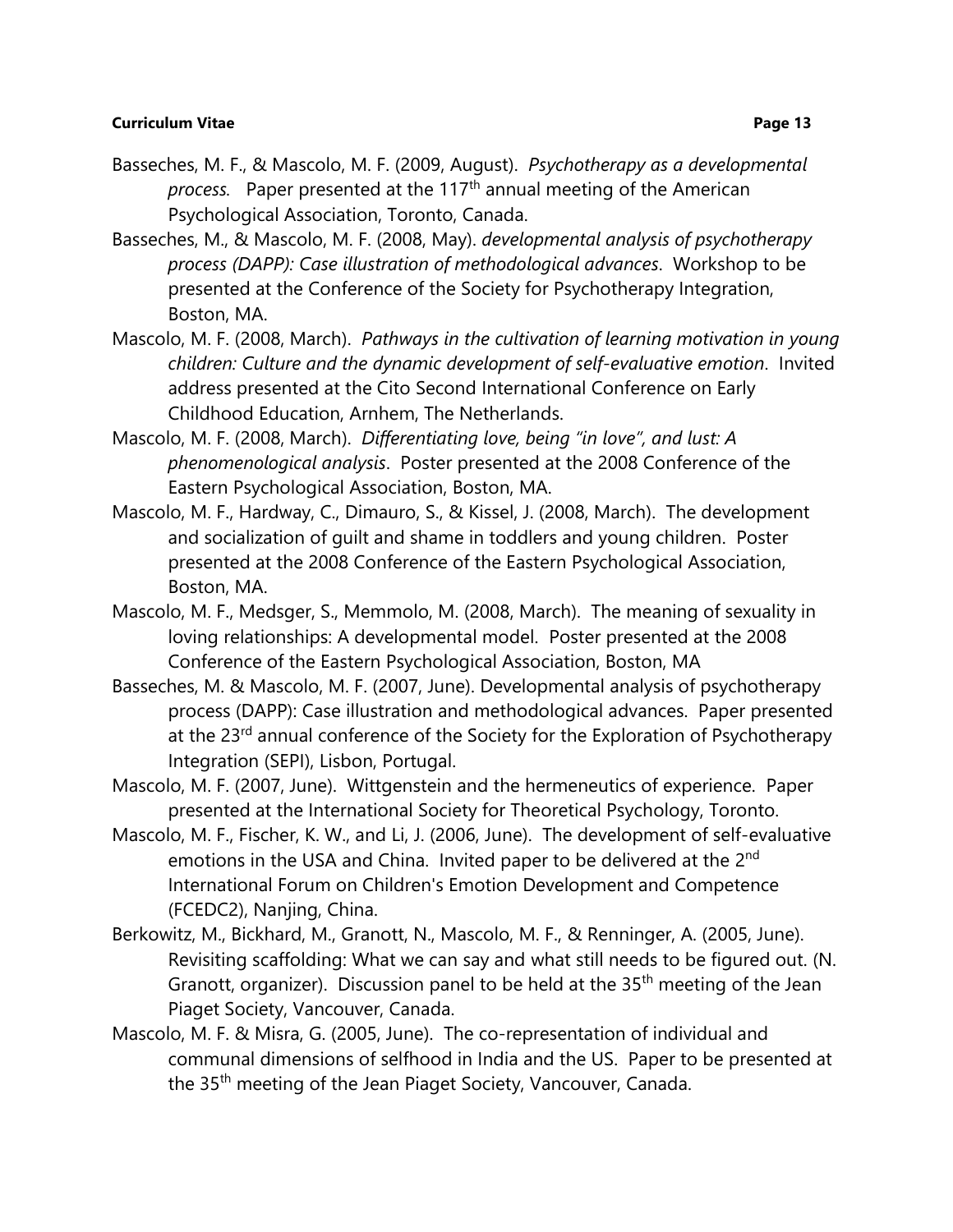- presented at the Meeting of the American Psychological Association, Honolulu, HI.
- Mascolo, M. F., & Cowart, M. (2004, June). Transition mechanisms in development: Toward an evolutionary process model. Paper presented at the 34<sup>rd</sup> annual Meeting of the Jean Piaget Society, Toronto, Canada.
- Cowart, M., & Mascolo, M. F. (2004, June). The origins of variability in an evolutionary process model of cognitive change: Varieties of scaffolding in development. Paper presented at the 34<sup>rd</sup> annual Meeting of the Jean Piaget Society, Toronto, Canada.
- Mascolo, M. F., & Cowart, M. (2004, June). The role of individual action in evolutionary process models of cognitive change. Paper presented at the 34<sup>rd</sup> annual Meeting of the Jean Piaget Society, Toronto, Canada.
- Cowart, M., & Mascolo, M. F. (2003, October). Open constraints: Varieties of scaffolding in development. Paper presented at the 10<sup>th</sup> Annual Meeting on Dynamic Systems in Cognitive Science, Ascona, Switzerland.
- Granott, N., & Mascolo, M. F. (2003, June). Change mechanisms in microdevelopment: Progress through individual synthesis, joint regulation, and backward transitions. Symposium presented at the 33<sup>rd</sup> Meeting of the Jean Piaget Society.
- Mascolo, M. F. (2003, June). Individual construction within joint activity: An intersystemic approach to microdevelopment. Paper presented at the 33rd Annual Meeting of the Jean Piaget Society.
- Mascolo, M. F., Misra, G., & Clement, T. (2002). The dialogical construction of selfexperience in the US and urban India. Paper presented at the Second International Conference on the Dialogical Self, University of Ghent, Ghent, Belgium.
- Mascolo, M. F., & Margolis, D. (2002). Social cognition as a mediator of adolescent development: An intersystemic activity approach. Invited paper presented at Workshop on Social Cognition in Adolescence. University of Groeningen, Groeningen, The Netherlands.
- Mascolo, M. F., & Granott, N. (2002). New Directions in Models of Microdevelopment in Adults. Symposium presented at the  $17<sup>th</sup>$  annual meeting of the Society for Research in Adult Development, New York, New York, June, 2002.
- Mascolo, M., F., Michalek, M., & Hunt, R. (2002). The microdevelopment of adult selves in psychotherapy: An intersystemic activity approach. Paper presented at the  $17<sup>th</sup>$ annual meeting of the Society for Research in Adult Development, New York, New York, June, 2002.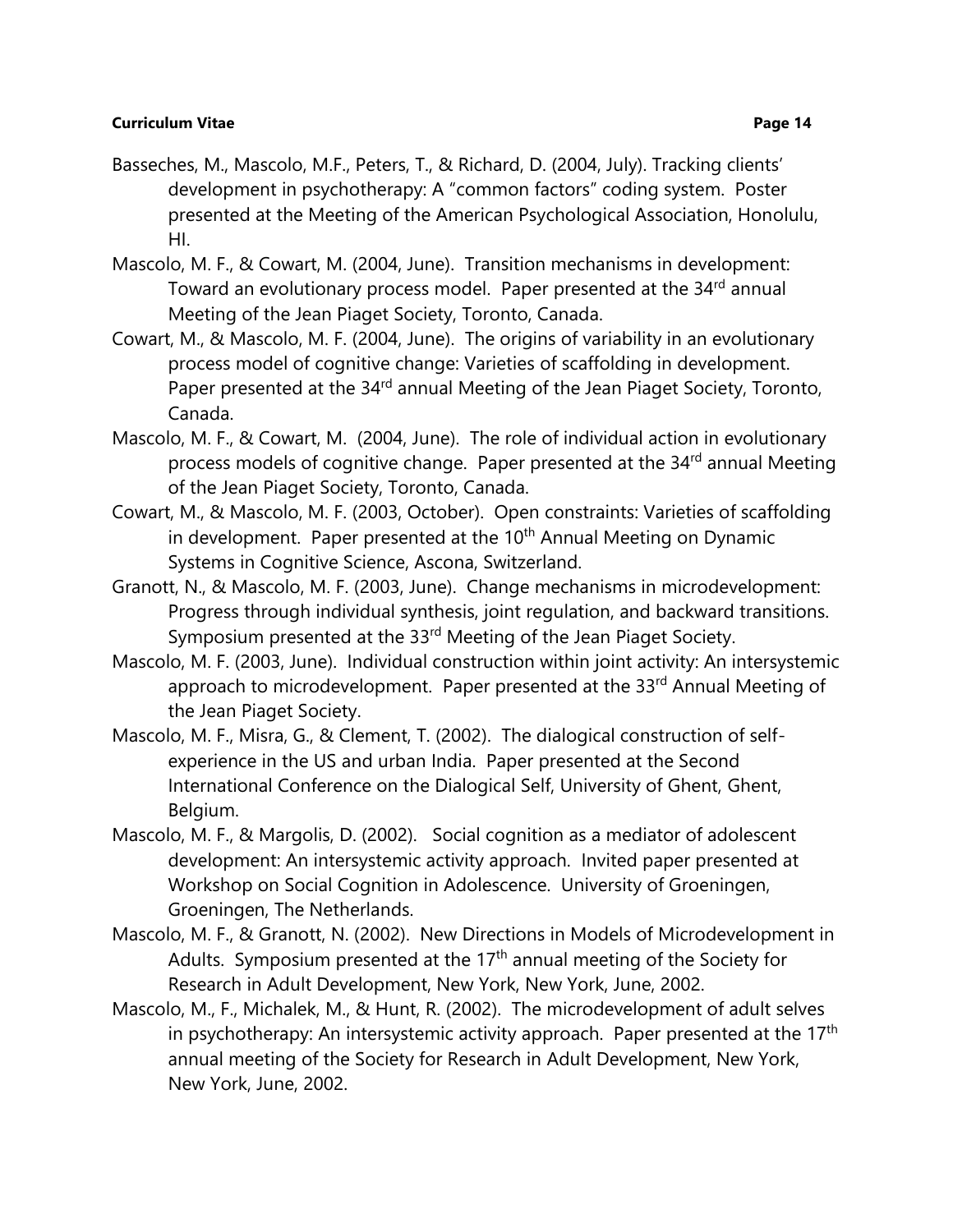- Mascolo, M. F., & Cowart, M. (2002). Embodying models of human development: Bodily, contextual and experiential mediators of meaning. Symposium presented at the 32<sup>nd</sup> annual meeting of the Jean Piaget Society, June, 2002.
- Mascolo, M. F. & Basseches, M. (2002). Embodied abstractions: Metaphor as a mediator of the development of conceptions of self and other in psychotherapy. Paper presented at the 32<sup>nd</sup> annual meeting of the Jean Piaget Society, June, 2002.
- Li, J., & Mascolo, M. F. (2001). The mosaics of personhood: Individual and relational selves both within and between cultures. Symposium presented at the biennial conference of the Society for Research on Child Development.
- Mascolo, M. F., Misra, G., & DiNuccio, L. (2001). Individual and relational conceptions of self in India and the US. Paper presented at the biennial conference of the Society for Research on Child Development.
- Kimball, J., Boucher, L., & Mascolo, M. F. (2000). Lives in transition: Transformations in self among adult learners. Poster presented at the 40<sup>th</sup> annual conference of the New England Psychological Association, Lewiston, Maine.
- Mascolo, M. F. (2000). Beyond narrative: Toward a dramatistic psychology of persons. Symposium presented at the North American Network on Personal Construct Psychology, New Paltz, New York.
- Mascolo, M. F., Basseches, M., & McCollough, L. (2000). A tale of two stories: The microdevelopment of self in psychotherapy. Paper presented at the North American Network on Personal Construct Psychology, New Paltz, New York.
- Mascolo, M. F. (2000). Narrating the dramas of everyday life. Paper presented at the North American Network on Personal Construct Psychology, New Paltz, New York.
- Mascolo, M. F., Basseches, M., McCollough, L., & Sorensen, G. (2000). The microdevelopment of self in co-regulated dialogue: An intersystemic activity approach. Paper presented at the First International Conference on the Dialogical Self, University of Nijmegen, Nijmegen, The Netherlands.
- Li, J., & Mascolo, M. F. (2000). Beyond individualism and collectivism: Multiplicity of selves within and between cultures. Symposium presented at the 30<sup>th</sup> annual meeting of the Jean Piaget Society, Montreal, Canada.
- Mascolo, M. F., John, D. Machado, S., & Misra, G. (2000). Self in culture and culture in self: Individual and relational conceptions of self in India and the US. Paper presented at the 30<sup>th</sup> annual meeting of the Jean Piaget Society, Montreal Canada.
- Mascolo, M. F. (2000). In what sense is the self a theory? Invited paper for a plenary symposium to be presented at the 30<sup>th</sup> annual meeting of the Jean Piaget Society, Montreal Canada.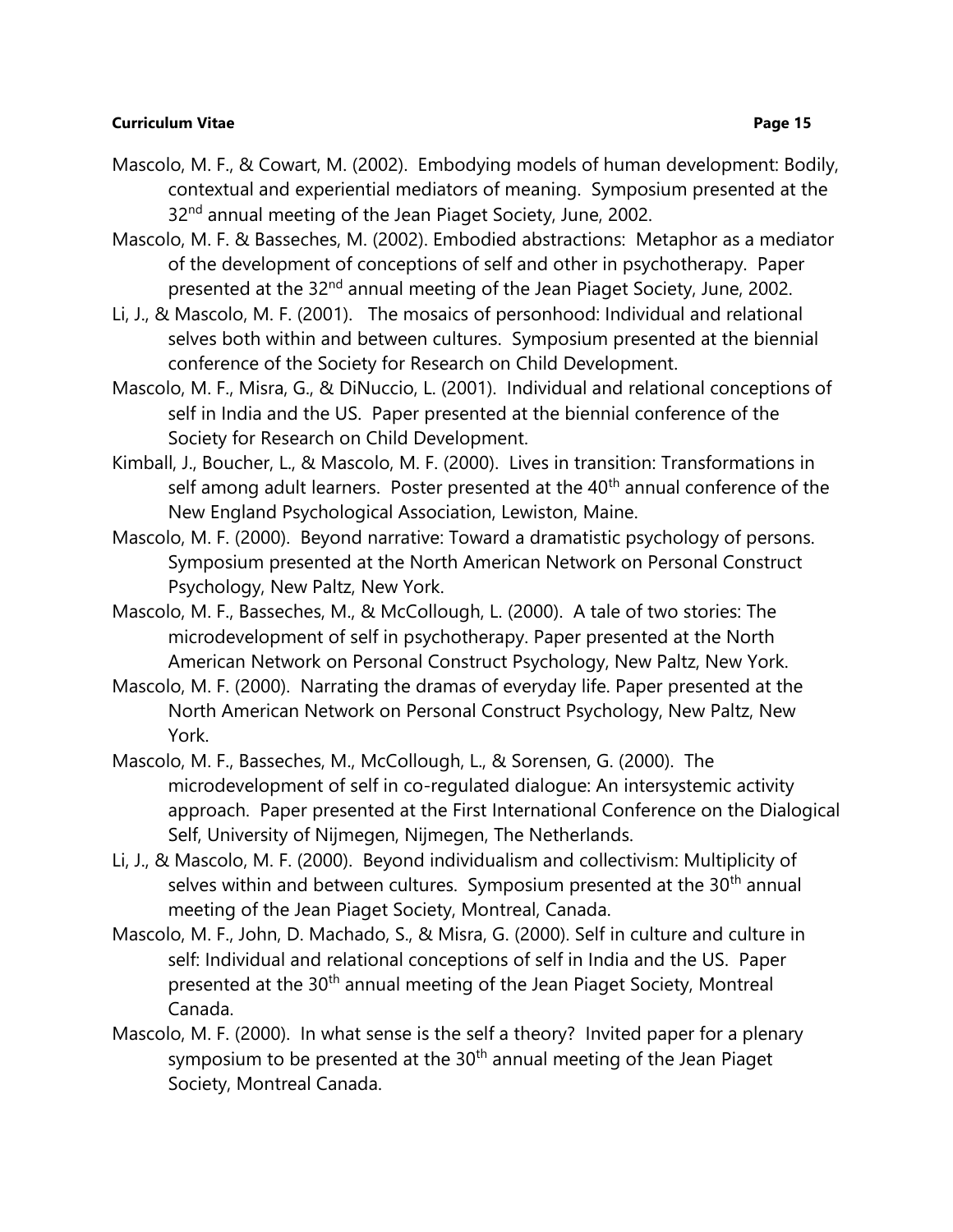- 
- Ingalls, J., & Mascolo, M. F. (2000) Melding constructivist and complexity approaches in psychotherapy: Dynamically recreating selves. Symposium presented at the annual meeting of the American Psychological Association, Washington D.C.
- Mascolo, M. F., Basseches, M., McCollough, L., & Sorensen, G. (2000). Developmental transformations in self-systems in psychotherapy. Paper presented at annual meeting of the American Psychological Association, Washington, D.C.
- Mascolo, M. F., Ferrari, M., Bogdan, T., and Cookson, S. (1999, September). Reconstructing the agent in social constructionism: Stability and variability in the dialogical construction of selves. Presented at Conference on Social Construction and Relational Practices, University of New Hampshire and Taos Institute, Durham, New Hampshire.
- Kanner, B. G. & Mascolo, M. F. (1999). What would a non-reductionistic developmental psychology look like? To be presented at the 29th annual meeting of the Jean Piaget Society, Mexico City, Mexico.
- Mascolo, M.F., & Granott, N. (1999, April). Synthesizing constructivist and sociocultural views of development. Symposium presented at the meeting of the Society of Research on Child Development, Albuquerque, New Mexico.
- Mascolo, M.F., Martin, M., & Wyman, D. (1999, April). Analyzing the dynamic structure of joint action, thought and feeling: An intersystemic action theory perspective. Paper presented at the meeting of the Society of Research on Child Development, Albuquerque, New Mexico.
- Mascolo, M. F., & Ferrari, M. (1999, February). Narrating the self through imaginal dialogue: Toward an interactive systems conception of the conscious self. Paper presented at the conference on Narrative and Consciousness, Texas.
- Bhatia, S.& Mascolo, M. F. (1998, March). Problems with "survey" courses in psychology: Narrative and systems approaches as pedagogical frameworks. Paper presented at the 12th annual conference on undergraduate teaching of psychology. Ellenville, New York.
- Mascolo, M. F., & Chasse, M. (1998). The development of emotional enactments and representations in children's narratives about achievement, failure and wrongdoing. Paper presented at the 28th annual symposium of the Jean Piaget Society, Chicago, Il.
- Mascolo, M. F., Ferrari, M., Parker, B., & Winn, K. (1998). Beyond Cartesian and dialogical conceptions of self: The self as an emergent, coactional system. Paper presented at the 28th annual symposium of the Jean Piaget Society, Chicago, Il.
- Mascolo, M. F. (1998, January). The dynamic construction of culture, self and social relations. Paper presented at the National Symposium on Cultural Psychology, Delhi, India.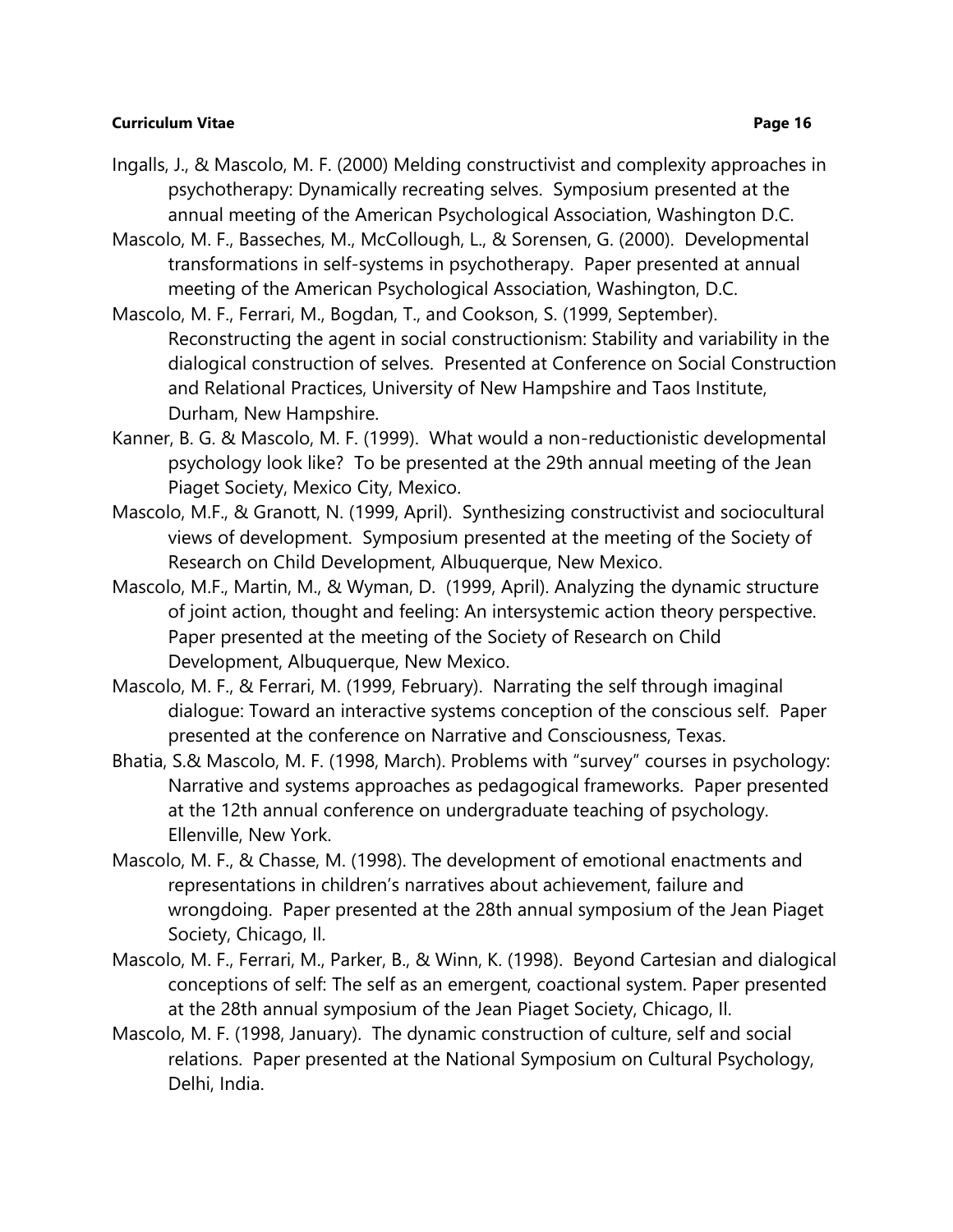- Mascolo, M. F., Grace, C., Ouellette, M., Stone, H., & Leach, W. (1997). Pretend-play emotional reactions to accomplishments, failures and wrongdoings in young children. Poster presented at the biennial meeting of the Society for Research in Child Development, April 3-6, Washington, D.C.
- Mascolo, M. F. (1997). Student ethnographies as a method for promoting active learning in psychology internships. Poster presented at the Conference on Undergraduate Teaching in Psychology, St. Petersburg, FL.
- Mascolo, M. F. & Raeff. (1996). The development of emotional representations as a personal, social and cultural process. Presented at an Invited Plenary Symposium at the 26th Annual Symposium of the Jean Piaget Society, June 6- 8, 1996, Philadelphia, Pennsylvania.
- Raeff, C., Mascolo, M. F., & Uzgirus, I. (1996). Personal and Cultural Processes in the Development of Representation and Meaning. Invited Plenary Symposium at the 26th Annual Symposium of the Jean Piaget Society, June 6-8, 1996, Philadelphia, Pennsylvania.
- Mascolo, M. F. (1995). Keeping the constructor in development: Epigenesis as constructivism. Invited Plenary Debate (with Kenneth Gergen) at the XI International Congress on Personal Construct Psychology, Barcelona, Spain, July, 1995.
- Mascolo, M. F. & Barrett, K. C. (1995). Emotions in context: Toward recontextualization. Symposium presented at the bi-annual meeting of the Society for Research in Child Development, March/April, 1995.
- Mascolo, M. F. & Harkins, D. (1995). The development of pride through social relations. Symposium paper presented at the bi-annual meeting of the Society for Research in Child Development, March/April, 1995.
- Mascolo, M. F. & Deans, C. (1995). Pride and shame in the development of adolescent self structure. Poster presented at the bi-annual meeting of the Society for Research in Child Development, March/April, 1995.
- Mascolo, M. F. & Kanner, B. G. (1993). A perspectivist approach to teaching general psychology. Paper presented at the Fifteenth Annual National Institute on the Teaching of Psychology, January, 1993, St. Petersburg, Florida.
- Mascolo, M. F. (1991, August). Personal Construct Psychology and the challenge of competing versions of constructivism: The case of self-evaluative emotional development. Presented as a plenary session paper at the Ixth Congress on Personal Construct Psychology, Albany, New York.
- Hirtle, S. C. & Mascolo, M. F. (1991, August). The heuristics of spatial cognition. Paper presented at the 13th annual meeting of the Cognitive Science Society, Chicago, Illinois.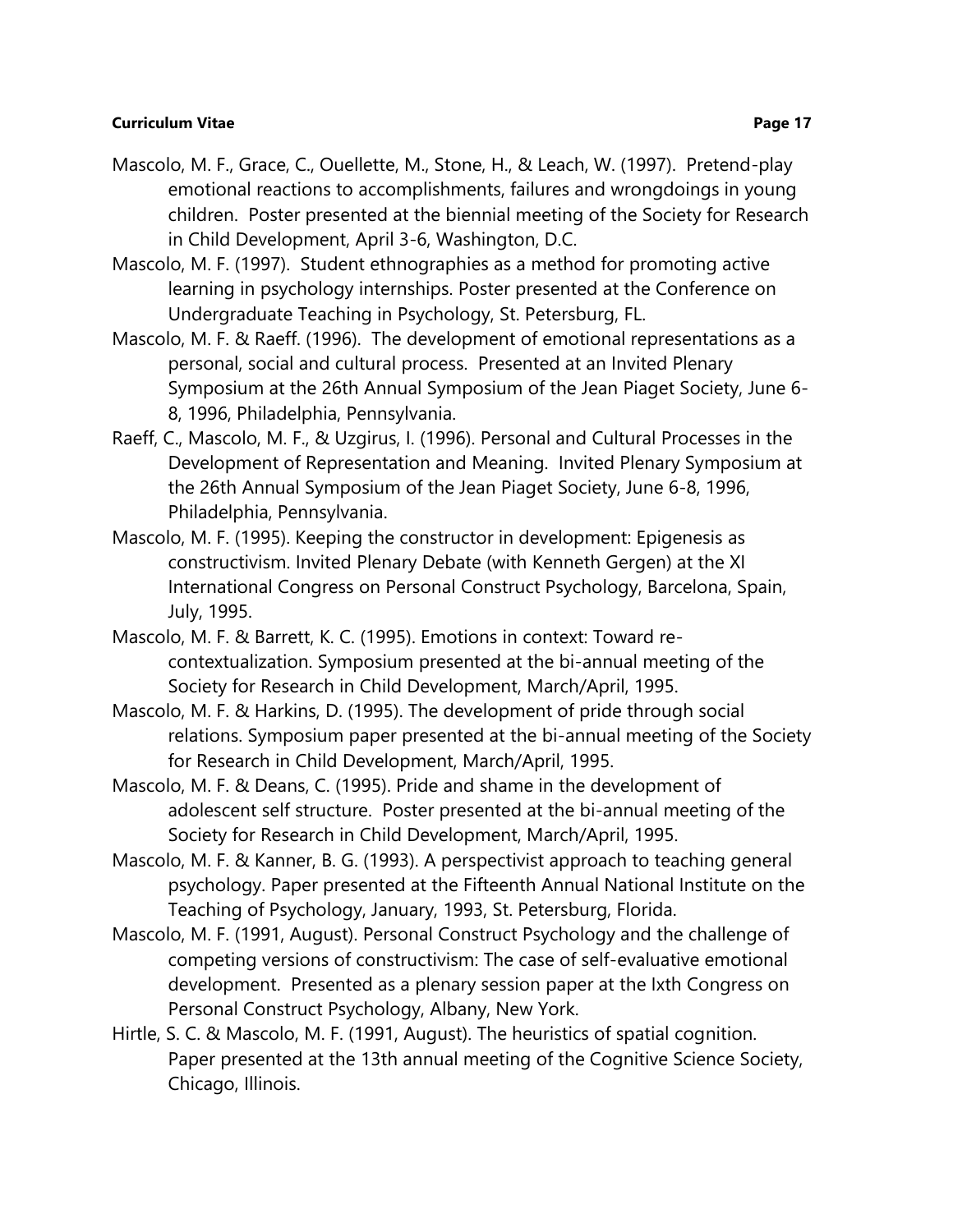- Mascolo, M. F. (1991, April). Developmental changes in children's understanding of the causes of pride. A poster to be presented at the 1991 Biennial Meeting of the Society for Research in Child Development, Seattle, Washington.
- Mascolo, M. F., & Gutowski, W. E. (1990, August). Prototype representations of object and emotion categories: A structural comparison. Poster presented at the 1990 American Psychological Association Annual Convention, Boston, Massachusetts.
- Mascolo, M. F., & de Rivera J. (1990, August). Appraisal patterns in anger. Poster presented at the 1990 American Psychological Association Annual Convention, Boston, Massachusetts.
- Mascolo, M. F. (1990, June). A framework for research in emotional development: Socio-cultural and cognitive influences. Paper presented to the developmental psychology faculty at the University of Seville, Seville, Spain.
- Mancuso, J. C., & Mascolo, M. F. (1988, April). Categories of emotion: Evidence of graded category membership and fuzzy boundaries. Paper presented at the 58th annual meeting of the Eastern Psychological Association, Buffalo, New York.
- Mascolo, M. F., & Mancuso, J. C. (1988, April). Emotion as categorization: Prototypicality and the organization of emotion categories. Paper presented at the 59th annual meeting of the Eastern Psychological Association, Buffalo, New York.
- Mascolo, M. F., & Hirtle, S. C. (1987, April). Verbal encoding and the elimination of Stroop interference in a matching task. Paper presented at the 58th annual meeting of the Eastern Psychological Association, Arlington, Virginia.
- Mascolo, M. F., & Mancuso, J. C. (1986, July). The self and the social construction of anger. Paper presented at the Nags Head Conference on Emotion, Nags Head, North Carolina.
- Hirtle, S. C., & Mascolo, M. F. (1985, March). The effects of semantic encoding on distance estimations. Paper presented at the 56th annual meeting of the Eastern Psychological Association, Boston, Massachusetts.
- Mascolo, M. F., & Hirtle, S. C. (1985, March). Automaticity, semantic encoding, and the Stroop effect. Paper presented at the 56th annual meeting of the Eastern Psychological Association, Boston, Massachusetts.
- Mascolo, M. F., & Mancuso, J. C. (1985, August). The enactment of emotion: A constructivist analysis. Paper presented at the Sixth International Congress on Personal Construct Psychology, Churchill College, Cambridge, England.
- Mascolo, M. F. & Mancuso, J. C. (1985). The emotional enactment as a self-defining role. Paper presented at the Nags Head Conference on Self, Nags Head, North Carolina.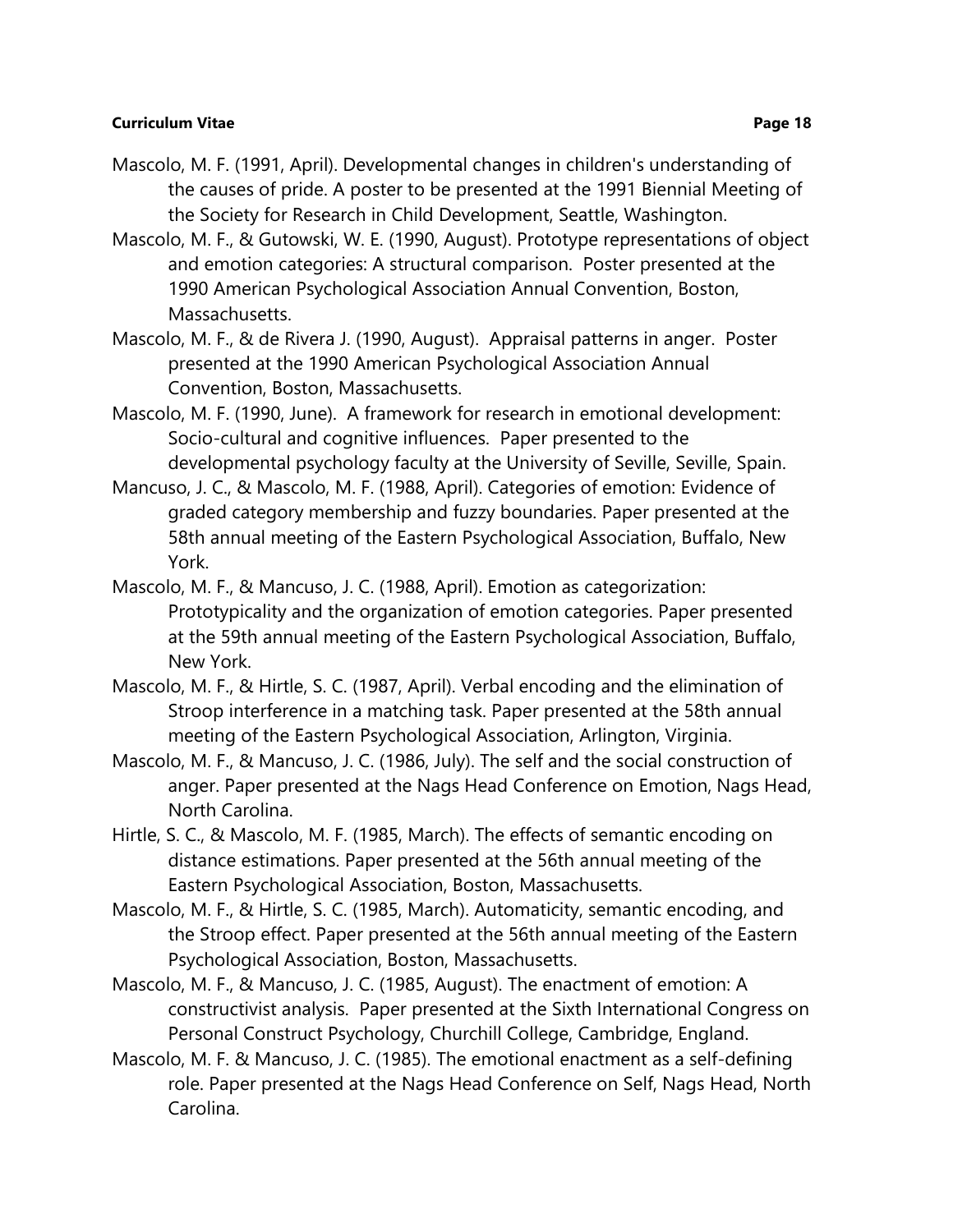## **Talks and Workshops Delivered to Non-Academic Organizations**

- Gribaurdo, J. Sr. & Mascolo, M. F. (2017, March). From Broken to Whole: A Nun and an Atheist in Conversation. Merrimack College.
- Mascolo, M. F. (2017, October). *The Growth Mindset: A Key to Unlocking Your Child's Potential*. Invited Keynote Address. Parent University, Danvers, MA.
- Mascolo, M. F. (2017, March). *The Growth Mindset: A Key to Unlocking Your Child's Potential*. Invited Keynote Address. Parent University, Wakefield MA.
- Mascolo, M. F. (2017, March). *From "Me" to "We": Overcoming Entitlement in the Age of Me.* Presented at Parent University, Wakefield MA.
- Mascolo, M. F. (2017, March). *Conflict Management with Children.* Presented at Parent University, Wakefield MA.
- Mascolo, M. F. (2015). *It's Not about Slapping Your Kid Around – It's about High Expectations and Character: Old School Parenting for Modern Day Families*. Presented at First Church in Salem, Unitarian, Salem, MA.
- Mascolo, M. F. (2012, September). *Difficult Conversations between Teachers and Parents.*  Delivered to Fox Hill School, Danvers, MA.
- Mascolo, M. F. (2012, April) *Why Punishment Doesn't Work…And What Does.* Delivered to Beverly School of Montessori.
- Mascolo, M. F. (2012, May; 2013, February; 2013, November). *Why Punishment Doesn't Work…And What Does.* Delivered to Fox Hill School, Danvers, MA.
- Mascolo, M. F. (2009, February). *The Role of Family Rituals and Routines in Fostering Development*, Delivered at the Temple Tifereth Israel, Malden, MA.
- Mascolo, M. F. (2009). *Cultivating Closeness: How to Build a Happier, Stronger and More Intimate Relationship.* Green Tea Yoga, Salem, MA.
- Mascolo, M. F. (2009). *Avoided Conflicts Never Pass; They Simply Bite You in the…Assorted Strategies for Managing Conflict.* Green Tea Yoga, Salem, MA.
- Mascolo, M. F. (2008, February). *Cultivating Happiness: Promoting Mindfulness.* Delivered at the First Church in Salem, Unitarian, Salem, MA.
- Mascolo, M. F. (2008, January). *Cultivating Happiness: An Overview.* Delivered at the First Church in Salem, Unitarian, Salem, MA.
- Mascolo, M. F. (2008, March). *Happiness: The Importance of Mindset.* Delivered at the First Church in Salem, Unitarian, Salem, MA.
- Mascolo, M. F. (2008, April). *Relationships and Personal Happiness*. Delivered at the First Church in Salem, Unitarian, Salem, MA.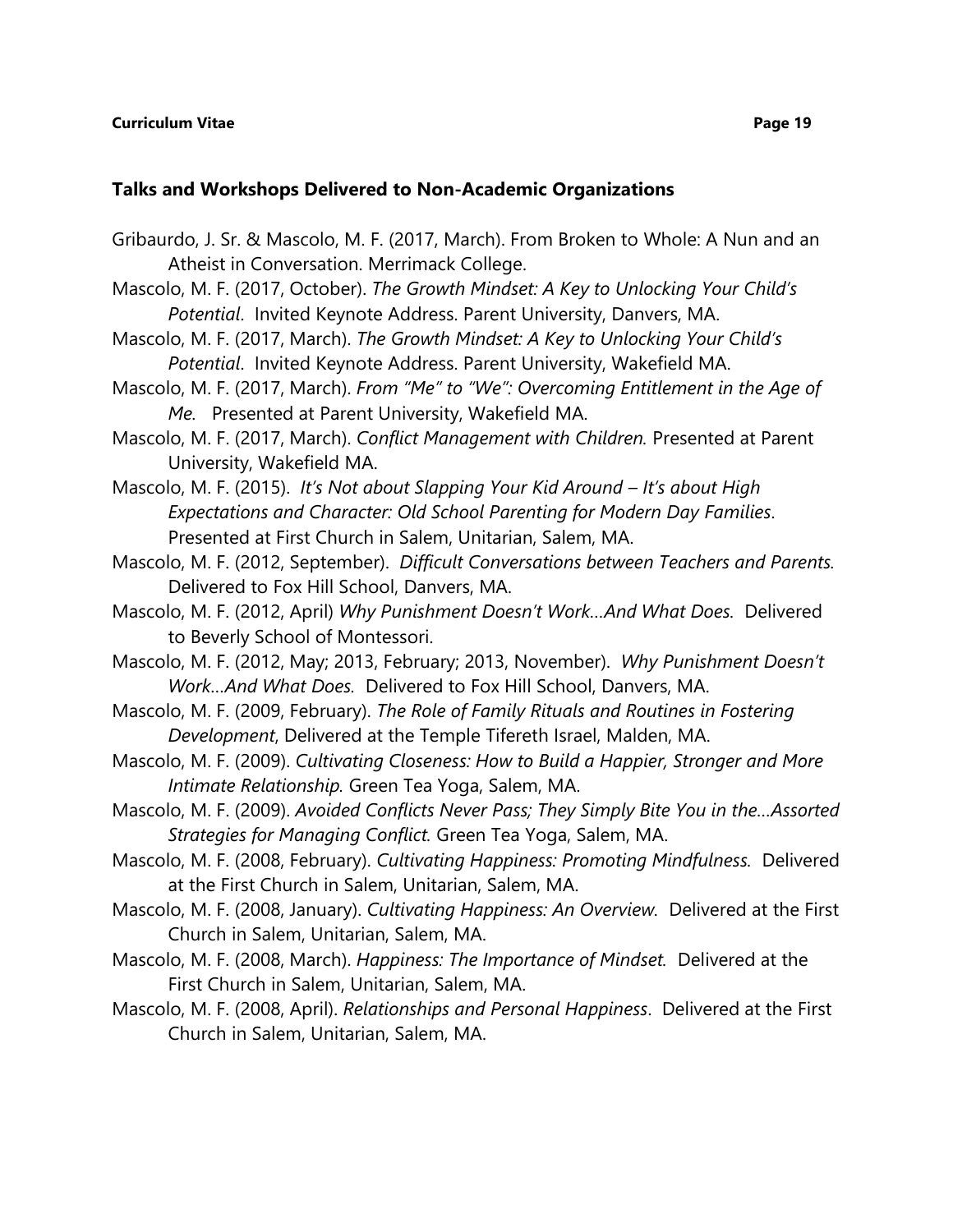# **Human Service Publication**

Founding Editor and Contributor, 2007-2014 *North Shore Children & Families* (North Shore Ink, LLC) A publication and website devoted to the promoting the development of children, parents and families on Boston's north shore. *Distribution*: 20,000 copies monthly in communities north of Boston, Massachusetts. *Publisher and Advertising Director:* Suzanne Provencher.

Over 400 articles authored by Michael F. Mascolo on topics related to the following: *Adolescence; Adult Development and Relationships; Alcohol and Drugs; Arts; "Attachment Parenting"; Autism Spectrum Disorders; Autonomy and Choice Making; Bullying; Child and Adult Health; College; Conflict Management; Children's Development; Conflict Resolution and Problem Solving with Children; Cultural Differences in Parenting; Discipline; Education and Schooling; Emotional Development; Forgiveness; Gratitude; Happiness; Holidays; Love; LGBT Issues; Manners; Moral Self-Cultivation; Motivating Children; Parenting; Play; Popular Culture; Privacy and Children; Reading; Responsibility; Self, Boundaries and Choice; Self-Care for Adults; Sexuality; Social Development; Special Needs; Sports; Teaching and Learning; Transitioning from Summer to School, and other topics.* 

# **Blogs**

Old School Parenting for Modern Day Families, *Psychology Today*, [www.psychologytoday.com/blog/old-school-parenting-modern-day-families](http://www.psychologytoday.com/blog/old-school-parenting-modern-day-families)

Values Matter, *Psychology Today* [www.psychologytoday.com/blog/values-matter](https://www.psychologytoday.com/blog/values-matter)

# **Radio Interviews**

*Ethan Bearman Show, KGO Radio, December 20<sup>th</sup> and 24<sup>th</sup>, Is Modern Individualism* Destroying Our Moral Compass?<http://www.kgoradio.com/ethan-bearman/>

*Home and Heart Radio*, with Wade Taylor, wsRadio, May, 11, 2015, [http://wsradio.com/051115-parents-need-reclaim-authority-8-keys-old-school](http://wsradio.com/051115-parents-need-reclaim-authority-8-keys-old-school-parenting-modern-day-parents/)[parenting-modern-day-parents/](http://wsradio.com/051115-parents-need-reclaim-authority-8-keys-old-school-parenting-modern-day-parents/)

Motherhood Radio with Dr. Christina Hibbert, June 4<sup>th</sup>, 2015, [http://www.drchristinahibbert.com/old-school-parenting-on-motherhood-radio](http://www.drchristinahibbert.com/old-school-parenting-on-motherhood-radio-values-discipline-authoritative-style-for-modern-day-families/)[values-discipline-authoritative-style-for-modern-day-families/](http://www.drchristinahibbert.com/old-school-parenting-on-motherhood-radio-values-discipline-authoritative-style-for-modern-day-families/)

*Mr. Dad*, June 6<sup>th</sup>, 2015,<http://mrdad.com/tag/mascolo/> *About our Kids* with Dr. Alexandra Barzvi, Sirius XM Doctor Radio, July 10th, 2015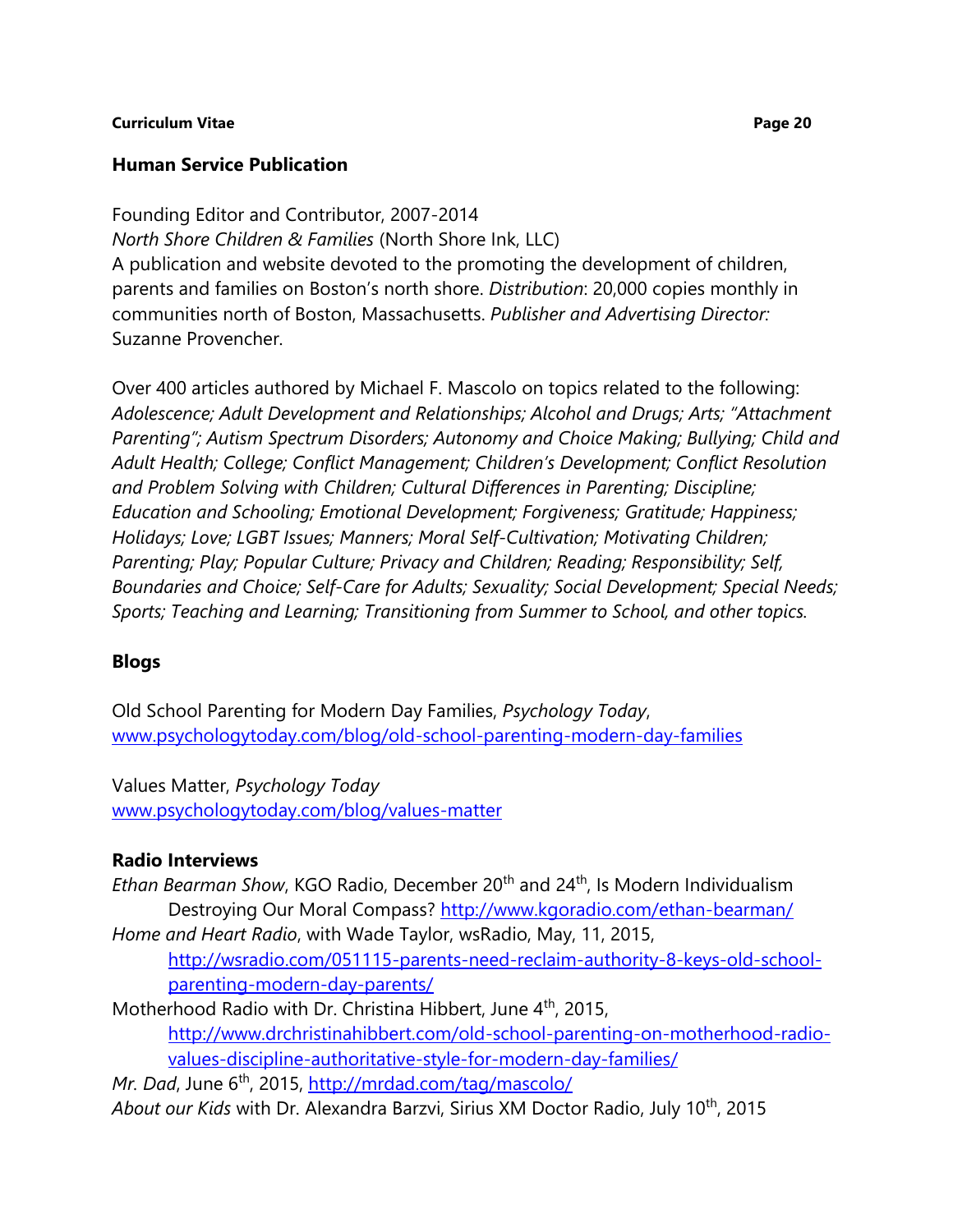## **Conferences Organized**

Member, Scientific Board, 45<sup>th</sup> Annual International Congress of Personal Construct Psychology, Montreal Canada, July, 2017

Organized the New England Regional Conference of the International Society for Research on Emotions, Clark University, June 25, 1988.

## **Extramural Grants**

NIMH Post-Doctoral Fellowship (1 F32 MH10128-01), Self-Evaluative Emotional Development, September 1991 - May 1994 (Sponsor: Dr. Kurt W. Fischer, Human Development, Harvard University).

## **Internal Grants**

Provost Innovation Grant for \$9500.00 for project entitled: "Tracking the Process of Self-Cultivation in an Integrative College Bridge Program", January, 2015.

- Merrimack College Development Grant for \$2000 for project entitled: Moral Development and Discourse, May, 2014.
- Provost Innovation Grant for \$2500.00 for project entitled: "Tracking the Development of Writing and Thinking Skills in the Compass Program", April, 2012.
- Merrimack College Development Grant for \$3500.00 for project entitled, "Psychopathology and The Dynamic Development of Thinking, Feeling and Acting",

May, 2012.

- Davis Experiential Learning Grant for \$1000.00 for project entitled "Editorial Apprenticeship for Undergraduate Psychology Majors", June, 2008
- Merrimack College Development Grant for \$2000.00 to conduct research entitled "Sexuality in Close Relationships: A Developmental Model", May, 2008
- Merrimack College Development Grant for \$2400.00 to conduct research entitled "The Psychology of Mature Love", May, 2006
- Merrimack College Development Grant for \$2400.00 to conduct research entitled "Psychotherapy as Developmental Process", May, 2005
- Merrimack College Development Grant for \$2400.00 to conduct research entitled "Coaction and Development", May, 2004.
- Merrimack College Development Grant for \$2400.00 to conduct research entitled "The Intersystemic Construction of Human Action and Experience: A Developmental Synthesis", May, 2003.
- Merrimack College Development Grant for \$2400.00 to conduct research entitled "Emotional Organization of Psychotherapeutic Exchanges." May, 2002.
- Merrimack College Development Grant for \$2200.00 to conduct research entitled "Culture and the construction of self and emotional experience" May, 2001.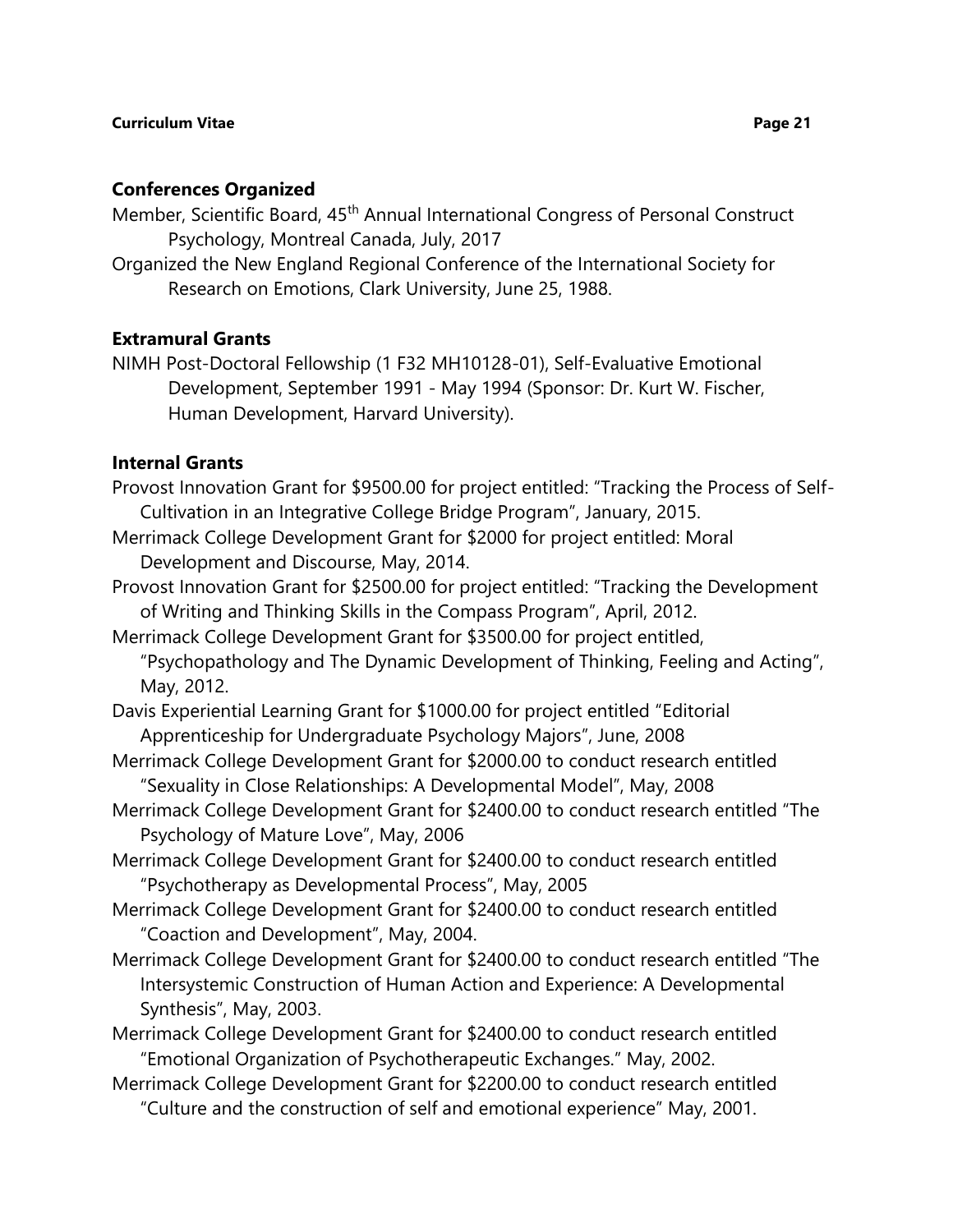- Merrimack College Development Grant for \$2200.00 to conduct research entitled "The Dynamic Construction of Selves in Psychotherapy: An Intersystemic Activity Approach ", May, 2000.
- Awarded Grant from the Center for Augustinian Study and Legacy at Merrimack College for research entitled "Negotiating Difference: Seizing Moral Agency in a Postmodern World" (\$5,000), Summer, 2000.
- Merrimack College Development Grant for \$2200.00 to conduct research entitled, Values, Emotions and Development, May, 1999.
- Merrimack College Curriculum Development Grant for \$4500 to develop curriculum in the Department of Psychology (principal author; grant awarded to the Department of Psychology), January, 1999.
- Merrimack College Development Grant for \$3000.00 to conduct research entitled "The Development of Self in India," July, 1998.
- Awarded Ciejek Fellowship for Humanistic Research and Study in the Liberal Arts for research entitled "The Nature and Development of Personhood and Self in India and the United States" (\$20,000), November, 1996.
- Merrimack College Development Grant for \$3000.00 to conduct research entitled "The Dynamic Structure of Dyadic Interaction," July, 1997.
- Merrimack College Development Grant for \$3000.00 to conduct research entitled "Dynamic Systems Theory and Emotional Development", July 1996.
- Merrimack College Development Grant for \$2970.00 to conduct research entitled "The Development of Pride and Shame and the Experience of Anger in Adults", July, 1995.
- Merrimack College Development Grant for \$3,000.00 to conduct research entitled "Emotional Development," July, 1994
- Merrimack College Development Grant for \$3,000.00 to conduct research entitled "The Development of Pride in Toddlers", July, 1993.
- Merrimack College Development Grant for \$3,000.00 to conduct research entitled "Self-Evaluative Emotional Development," July, 1991.
- Merrimack College Development Grant for \$2,000.00 to conduct research entitled, "The Development of Children's Understanding of the Causes of Guilt and Shame," July, 1990.
- Merrimack College Development Grant for \$3,000.00 to conduct research entitled "The Development of Shame Understanding", July, 1989
- Merrimack College Development Grant for \$3,000.00 to conduct research entitled "Cognitive Models of Emotion," July, 1988.
- Merrimack College Development Grant for \$2,000.00 to conduct research entitled "Representing the Structure of Basic Level Emotion Concepts," July, 1987.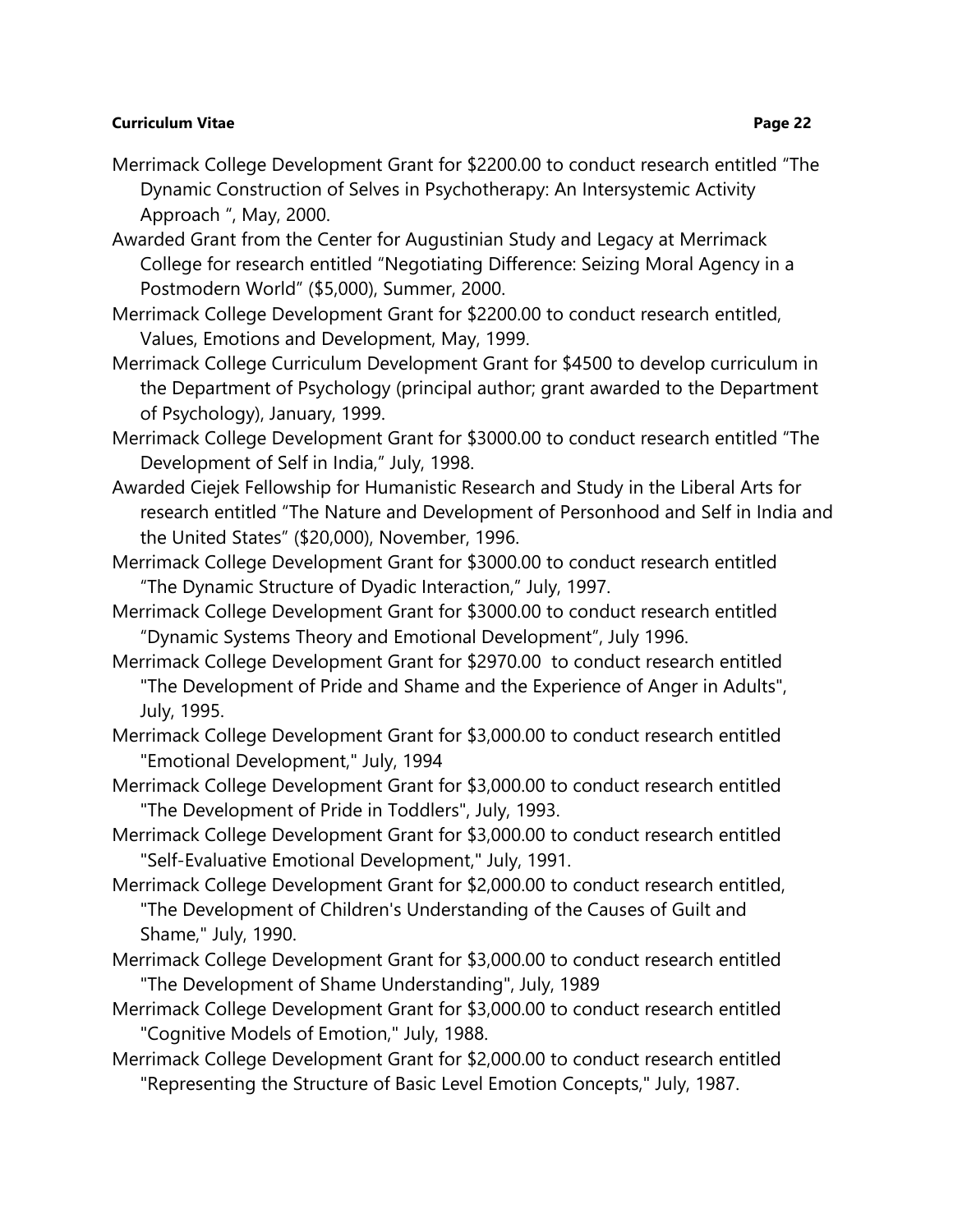- Sigma Xi Association Grant for \$250.00 for dissertation research entitled "A Prototype Approach for Representing the Structure and Content of Emotion Knowledge," June, 1986.
- SUNY Albany Grant for \$325.00 for research entitled "Automaticity, semantic encoding, and the Stroop effect," April, 1983.

# **Outside Dissertation and Tenure Committees**

Examiner for Mark Raynor, Dissertation, University of Wollongong, Australia, 2007.

- Outside Evaluator for Tenure Dossier for Dr. Joyce Benenson (Department of Psychology), Emmanuel College, 2007.
- Outside Evaluator for Tenure Dossier for Dr. Sharon Griffin (Department of Education), Clark University, 2006.
- Examiner for Sara Zimmerman for Dissertation entitled "A Dynamic Systems Analysis of Coping Behavior in Infancy," Ontario Institute for Educational Studies, January, 1999.
- Examiner for Lindsay Oades for Dissertation entitled "The Development of Adolescent Risk-Taking," Department of Psychology, University of Wollongong, Australia, 1999.
- Examiner for Rachna Johri for Dissertation entitled "Cultural Conceptions of Maternal Attachment: The Case of the Girl Child," Department of Psychology, University of Delhi, Delhi, India, 1999.

# **Research and Teaching Fellowships**

September, 1991 - 1993, NIMH Post-Doctoral Training Fellowship, Self-Evaluative Emotional Development, Harvard University, Sponsor: Kurt W. Fischer.

- September, 1984 May, 1985, Research Assistant to James C. Mancuso, Ph.D., State University of New York at Albany.
- September, 1983 August, 1984, Research Assistant to Stephen C. Hirtle, Ph.D., State University of New York at Albany.

September, 1982 - May, 1983, Teaching Assistant to Stephen C. Hirtle, Ph.D., Experimental Psychology, University at Albany.

# **Membership in Scientific Societies**

Jean Piaget Society Society for Research in Child Development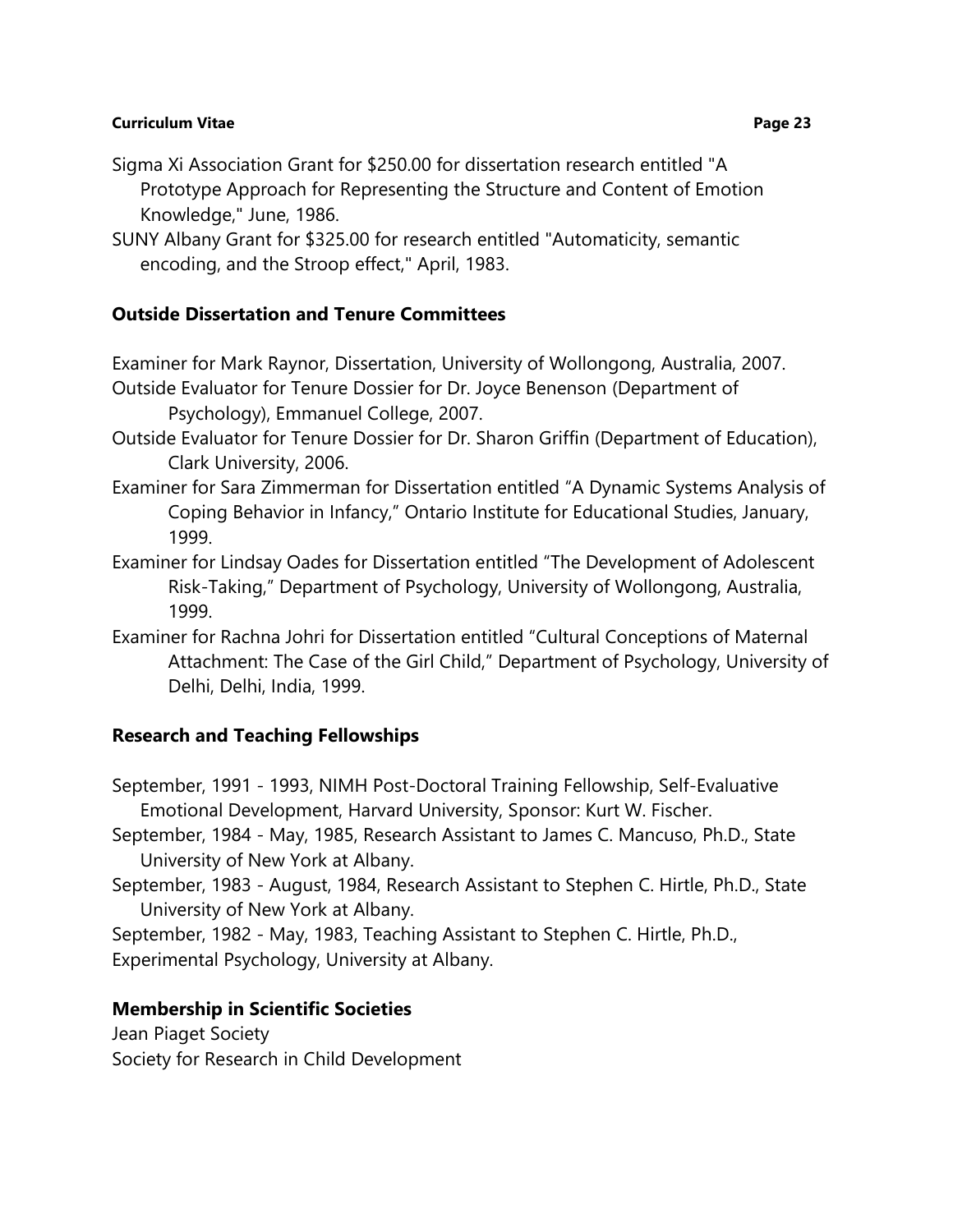### **Review Boards**

Editorial Board, *Journal of Constructivist Psychology*

Editorial Board*, Pedagogy & the Human Sciences*

- Program Committee, Annual Symposium of the Jean Piaget Society, June, 2014, 2013, 2012, 2006, 1996, 1994, 1993
- Chair, Theoretical Issues (Paper Session), Thirty-fifth Annual Symposium of the Jean Piaget Society, Vancouver, Canada, 2005.
- Chair, Representation and Pretense (Paper Session), Twenty-sixth Annual Symposium of the Jean Piaget Society, Conceptual Development: A Piagetian Legacy, Philadelphia, Pennsylvania, 1996.
- Chair, Theoretical Perspectives on the Development of Knowledge (Paper Session), Twenty-third Annual Symposium of the Jean Piaget Society, Values and Knowledge, Philadelphia, Pennsylvania, 1993.

Ad Hoc Reviewer:

*Applied Developmental Science Child Development Cognition and Emotion Culture & Psychology Human Development International Journal of Developmental Sciences Journal of Adolescence Journal of Developmental Processes Journal of Personality and Social Psychology Journal of Constructivist Psychology Journal of Cross-Cultural Psychology Journal of Higher Education Journal of Moral Education Merrill-Palmer Quarterly New Ideas in Psychology Infancy Developmental Processes Scandinavian Journal of Psychology The Humanist Psychologist*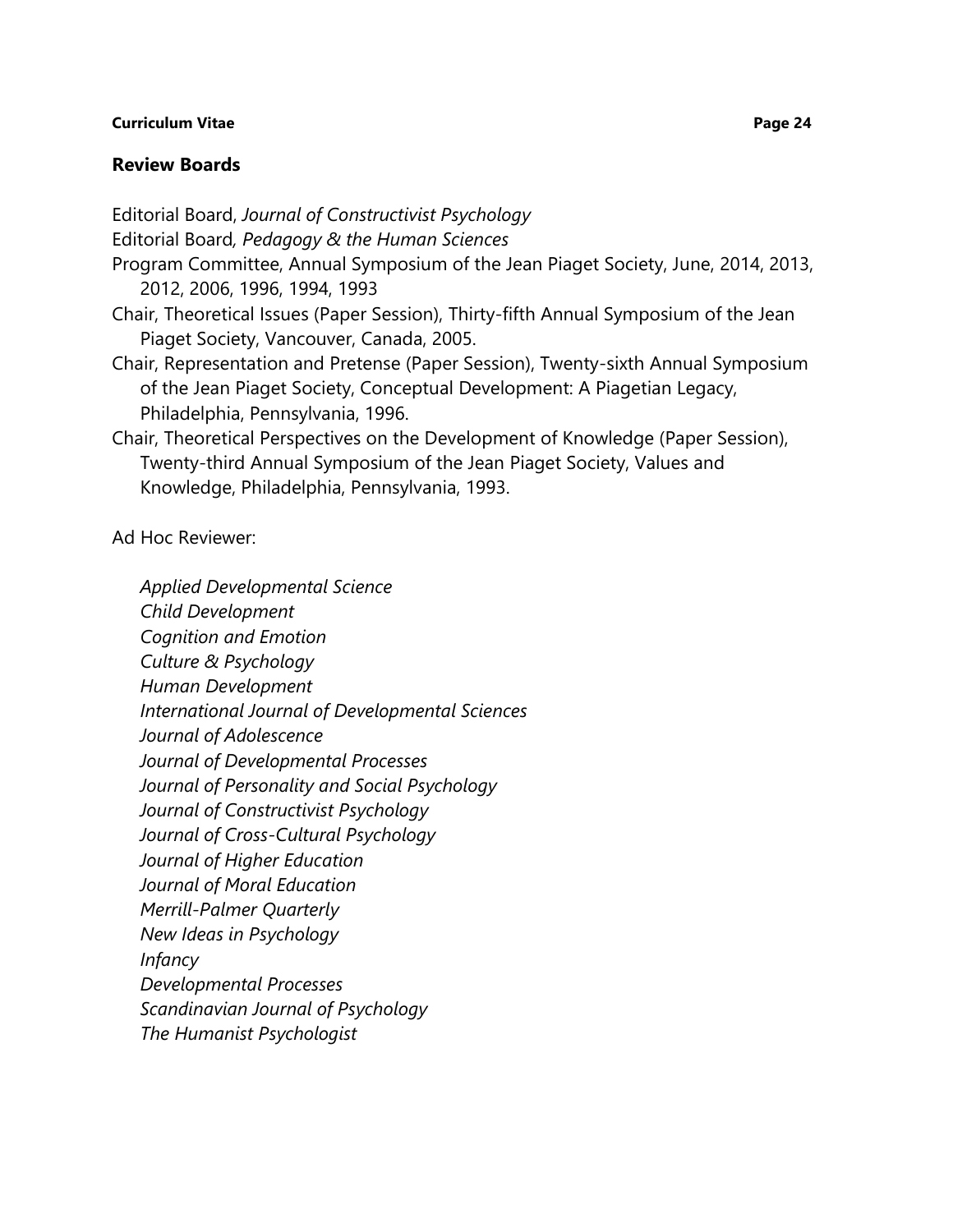### **Internal Documents, Tutoring By Design, LLC**

Mascolo, M. F. (2005). *Tutoring Handbook*, Salem, MA: Tutoring By Design, LLC (Copyright © 2005, Tutoring By Design, LLC) Mascolo, M. F., (2005). *Organizational and Daily Planner*, Salem, MA: Tutoring By Design, LLC, (Copyright © 2005, Tutoring By Design, LLC) Mascolo, M. F. (2005). *Extending your Tutoring Skills,* Salem, MA: Tutoring By Design, LLC, (Copyright © 2005, Tutoring By Design, LLC)

## **Teaching Activity**

### **Compass Program, Merrimack College (2011-present)**

Developed and taught three sections (12-15 students each) of *Tools for an Examined Life*, an academic skill-building seminar for underachieving students. The seminar is designed to teach skills in analytic reading, writing, discussion and critical analysis to up to 43 students admitted to the Compass program as a precondition for their matriculation. The course is also designed to foster the development of *Growththrough-Perseverance* mindset to prompt development of each student's conception of self as a motivated learner. Documents created to support this class include:

*How to Compose an Organized Essay Reading for Higher-Order Comprehension*

## **Courses Taught: Merrimack College**

Compass Critical Inquiry Seminar I: Tools for an Examined Life -- Moral Self-Cultivation (Fall, 2011-present) Compass Critical Inquiry Seminar II: Self, Conflict and Social Life (Spring, 2013-present) Introduction to Psychological Inquiry and Methodology (Spring, 2011) Cultural Psychology (2010, 2013) Developmental Psychology (Annually: 1986-present) Social and Personality Development (Biennially: 1993-present) The Development of Intelligence and Thinking (Biennially: 1986-present) Field Experience: Ethnography and Development (Annually: Fall & Spring 1986 – present) Self, Language and Social Life, On-Line Course (2006) Emotion and the Poetics of Experience, On-Line Course, Spring, 2005. Love, Sex and Relationships (Summer, 2007, 2008, 2009, 2010)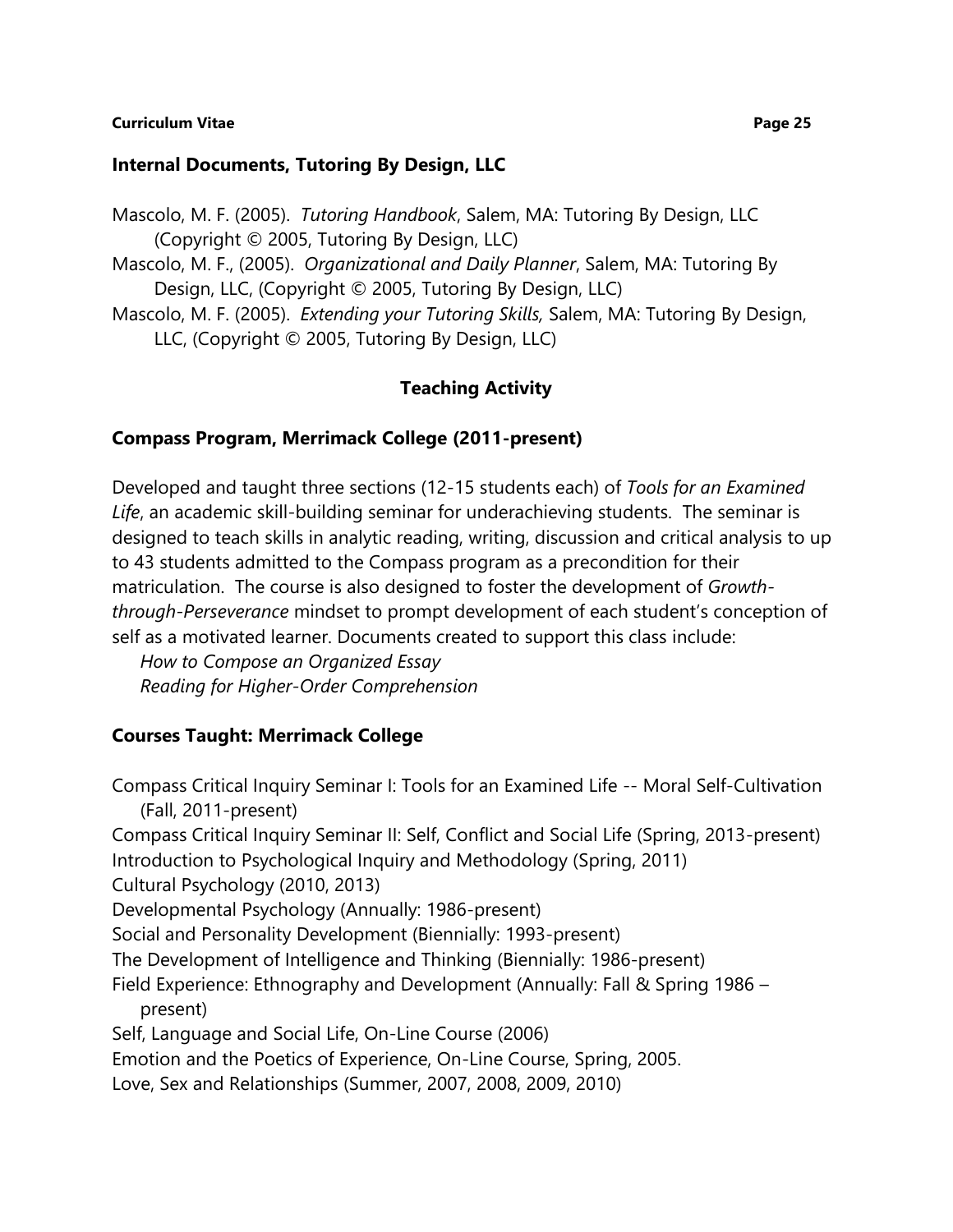Conceptions of Self in Short Fiction, Interdisciplinary Internet Course (with D. Burns), Fall & Summer, 2002; Spring and Summer, 2003-2004) First Year Interdisciplinary Seminar: "Children of Poverty" (1994, 1995, 1996) Senior Seminar: Emotion and the Poetics of Experience (2005) Senior Seminar: Metaphor and the Construction of Gesture (2004) Senior Seminar: Coactive Systems Theory: Analyzing the Dynamic Structure of Joint

Acting, Thinking and Feeling in Development (2003-2004) Senior Seminar: Internet Pedagogy in Courses in Human Development (2001) Senior Seminar: Emotion and Emotion Development (Fall, 1987, 1994, 1995) Senior Seminar: The Dynamic Construction of Self and Identity (Annually: 1996-2000) Introduction to Psychology (1986, 1989, 1990, 2000, summer 2004, 2009) Personality (Summer, 1987, 1991, 2000; 2008)

Humanities IV: Individual and Society from Enlightenment to Modernity

(Interdisciplinary course; team-taught with three other faculty, Spring, 1989) Developmental Psychopathology (1987, 1989)

# **Courses Taught: Harvard University**

Methods in Skill Analysis (with Kurt Fischer; Spring, 1992)

# **Courses Taught: State University of New York at Albany**

Childhood Behavior Disorders (1986) Personality (1985) Child Development (1984, 1985) Introduction to Psychology (1984, 1985, 1986) Experimental Psychology (Lab) (Fall & Spring, 1983) Completed: Practicum in Teaching; Instructor: Richard C. Teevan, Ph.D.

# **Research with Students**

For each semester since 1986, I have supervised students on directed research projects and senior ethnographic fieldwork projects. In total, I have supervised over 100 undergraduates. As a result of their work with me, several of these students have published and/or presented papers at international scientific conferences or have authored coding manuals used in research.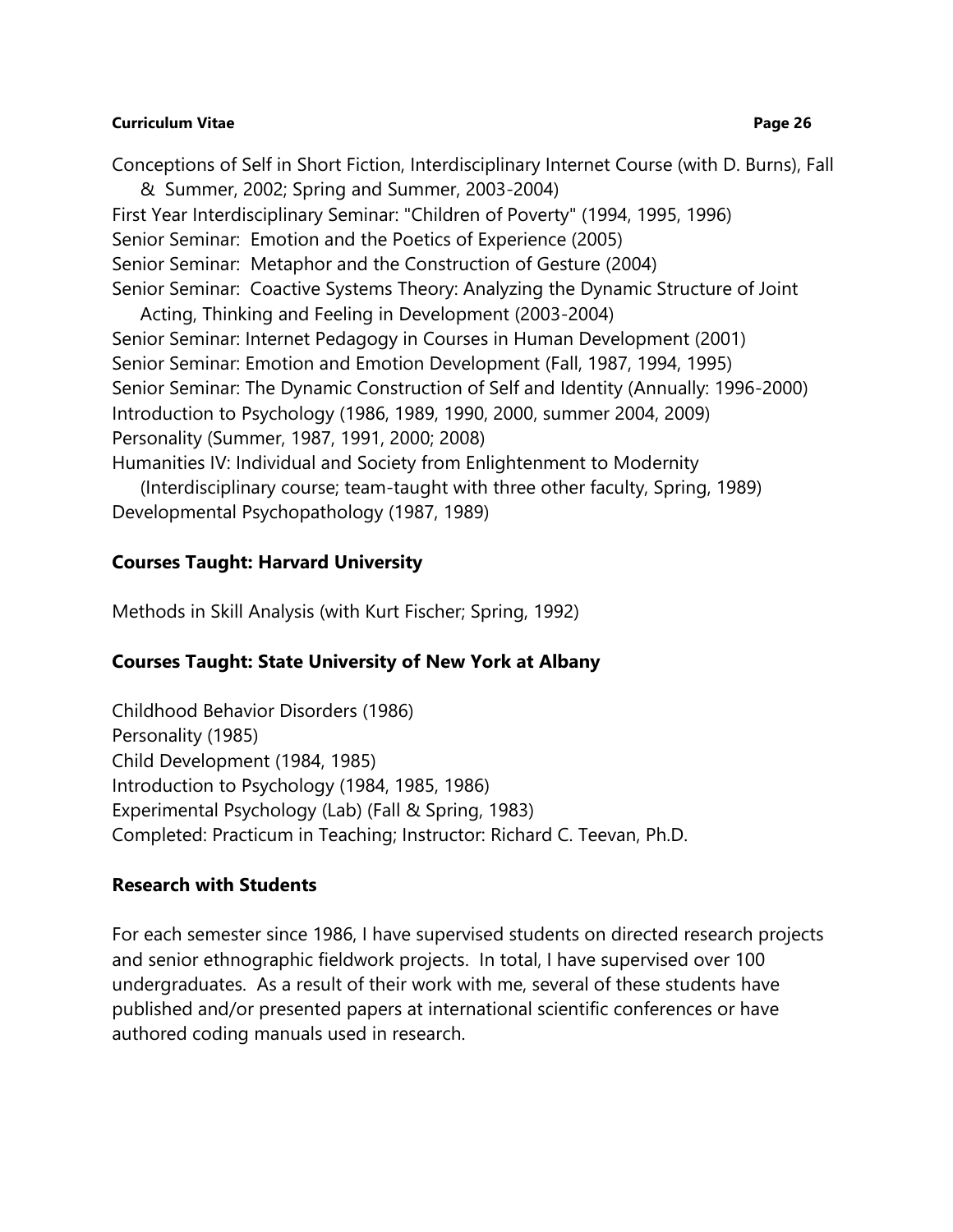## **Service at Merrimack College**

### **Governance and Committee Work**

### *Advocate, Dr. Elaine Ward, 2016-*

*Chair, Area Committee for Appointment as Tenured Full Professor,* Russell Olwell, 2016 *Area Committee for Appointment as Tenured Full Professor,* Azara Santiago-Rivera, 2016 *Area Committee for Tenure and Promotion,* Sirkwoo Jin, 2016 *Advocate,* Sean Condon, Petition for Full Professor, 2015-2016 *Advocate,* Dan Butin, Petition for Full Professor, 2014-2015 *Chair*, *Area Committee*, Michael Stroud, Petition for Tenure and Promotion, 2014-2015 *Member, Area Committee*, Petition for Full Professor, 2014-2015 *Chair, Faculty Search Committee*: Social Psychology, 2014-2015 *Chair, Faculty Search Committee*: Neuroscience, 2014-2015 *Chair,* Appointment, Rank and Tenure Committee, 2011-2013 *Member*, Human Development Steering Committee, 2012-present *Member*, Graduate Curriculum Committee, 2012 *Member,* Compass Program Steering Committee, 2011-present *Member*, Education Search Committee, Spring, 2012. *Member*, Behavioral Neuroscience Search Committee, Spring, 2012. *Presenter, Thagaste Symposium on Mission and Vision,* Fall, 2009 *Member,* Merrimack Committee on Retention, Fall 2009 *Member,* Committee on Mission, Vision and Augustinian Commitment, Fall, 2008 *Special Assistant to Provost,* Spring, 2008 Member, Merrimack College "SuperCommittee" (Program Development Committee) *Member,* Merrimack College Transitional Planning Committee *Member,* Writing Intensive Course Committee. Fall, 2007. *Member,* Appointment, Rank and Tenure Committee, Fall and Spring, 2007-2008. *Chair,* Area Committee for Dr. Deborah Margolis, Ph.D., 2006. *Member,* Ciejek Grant Review Committee, 2006 *Member,* Appointment, Rank and Tenure Committee, Fall and Spring, 2004-2005. Member, ART Subcommittee to Evaluate Methods for Recording Deliberations. *Member,* Promotion Area Committee (Gina Vega) *Member*, Social Psychology Search Committee, Fall and Spring, 2002-2003. *Member,* Appointment, Rank and Tenure Committee, Fall 2002-2003. *Interim Chair*, Department of Psychology, Merrimack College, Fall, 2002-. *Member*, Conference on Conflict Resolution Organization Committee, 2002- *Member,* YAS Undergraduate Research Awards Committee, Liberal Arts, 2002. *Member*, Tenure and Promotion Area Committee (Edward Popper), Spring, 2002.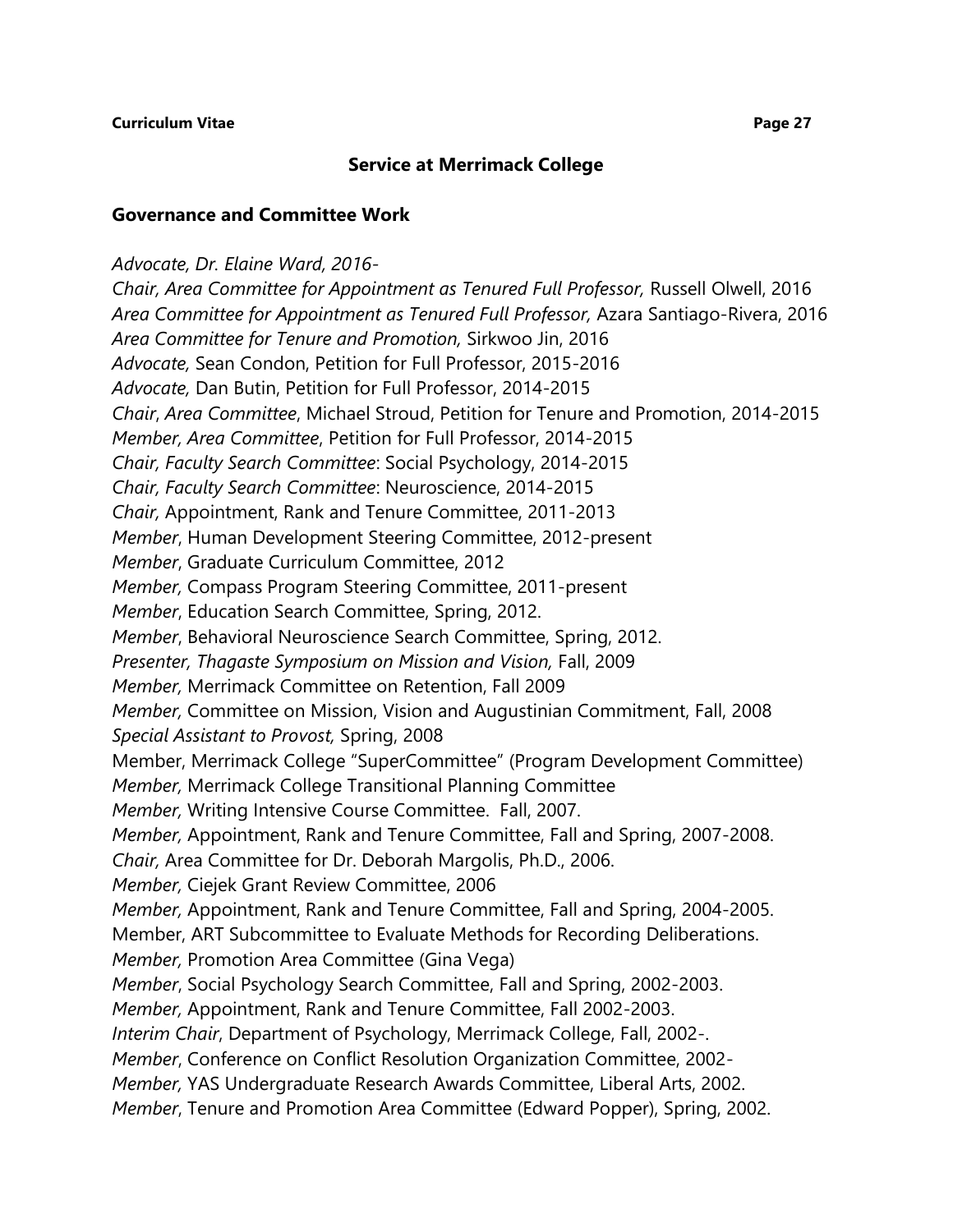- *Chair*, Search Committee for Dean of Liberal Arts, 2000-2001.
- *Co-Chair*, Child-Clinical Psychology Search Committee, 2000-2002.
- *President*, Merrimack College Faculty Senate, 1998-1999.
- *Chair*, Curriculum Review and Development Committee for Department of Psychology, 1998-present.
- *Member*, Ad Hoc Committee to Develop Recommendations Concerning NERCHE Report, 1998-1999.
- *Member*, Joint Faculty-Trustees Committee, 1998-present.
- *Faculty Chair*, Faculty-Board Subcommittee on NERCHE Report, 1998-1999.
- *Member*, Ciejek Grant Selection Committee, 1997-1998; 1998-1999.
- *Member*, Liberal Arts Dean Search Committee, 1998.
- *Organized* Faculty Interdisciplinary Seminar "Inescapable Frameworks: Value Presuppositions in Self and Social Life," 1997-1998 academic year.
- *Founded and Organized* Faculty Interdisciplinary Seminar Series: "The 'Meaning' of the Body: From Biology through Literary Criticism," 1996-1997 academic year.
- *Member*, Appointment, Rank & Tenure Committee, 1995-1996; 1996-1997; 1997-1998.
- *Secretary*, Appointment, Rank & Tenure Committee, 1995-1996.
- *Member*, Interdisciplinary Studies Committee, 1995-1996.
- *Member* and Co-Chair, Cognitive Psychology Search Committee, 1996.
- *Member*, Faculty Senate Nominating Committee, 1996.
- *Member*, Faculty Senate Subcommittee to Evaluate Position of Provost, 1995.
- *Participant*, First-Year Seminar Program and Meetings, 1994-present.
- *Member*, Search Committee for Director of Admissions, 1993-1994.
- *Chair*, Child-Clinical Psychology Search Committee, 1993-1994.
- *Member*, Cognitive Psychology Search Committee, 1993-1994.
- *Member*, Curriculum and Educational Policy Committee, 1990-1991.
- *Member*, Committee to Evaluate Winter Intersession Program, 1990 1991.
- *Member* of Accreditation Self-Study Committee (Faculty), 1990 1991.
- *Secretary*, Faculty Senate Executive Committee, 1989 1990.
- *Member* of Admission Study Committee, Spring, 1989.
- *Member* of Committee to Devise and Implement the *Second Curriculum Workshop: Academic Goals and Values at Merrimack College*, Spring, 1988.
- *Chair* of Faculty Advisory Committee for Continuing Education subcommittee to evaluate the winter intersession offered by the Division of Continuing Education, Spring, 1988.
- *Chair* of Faculty Advisory Committee for Continuing Education, 1987-88.
- *Member* of Merrimack College Sexual Harassment Committee charged with forming definition and policy concerning sexual harassment on campus, Spring 1986 - Fall, 1987.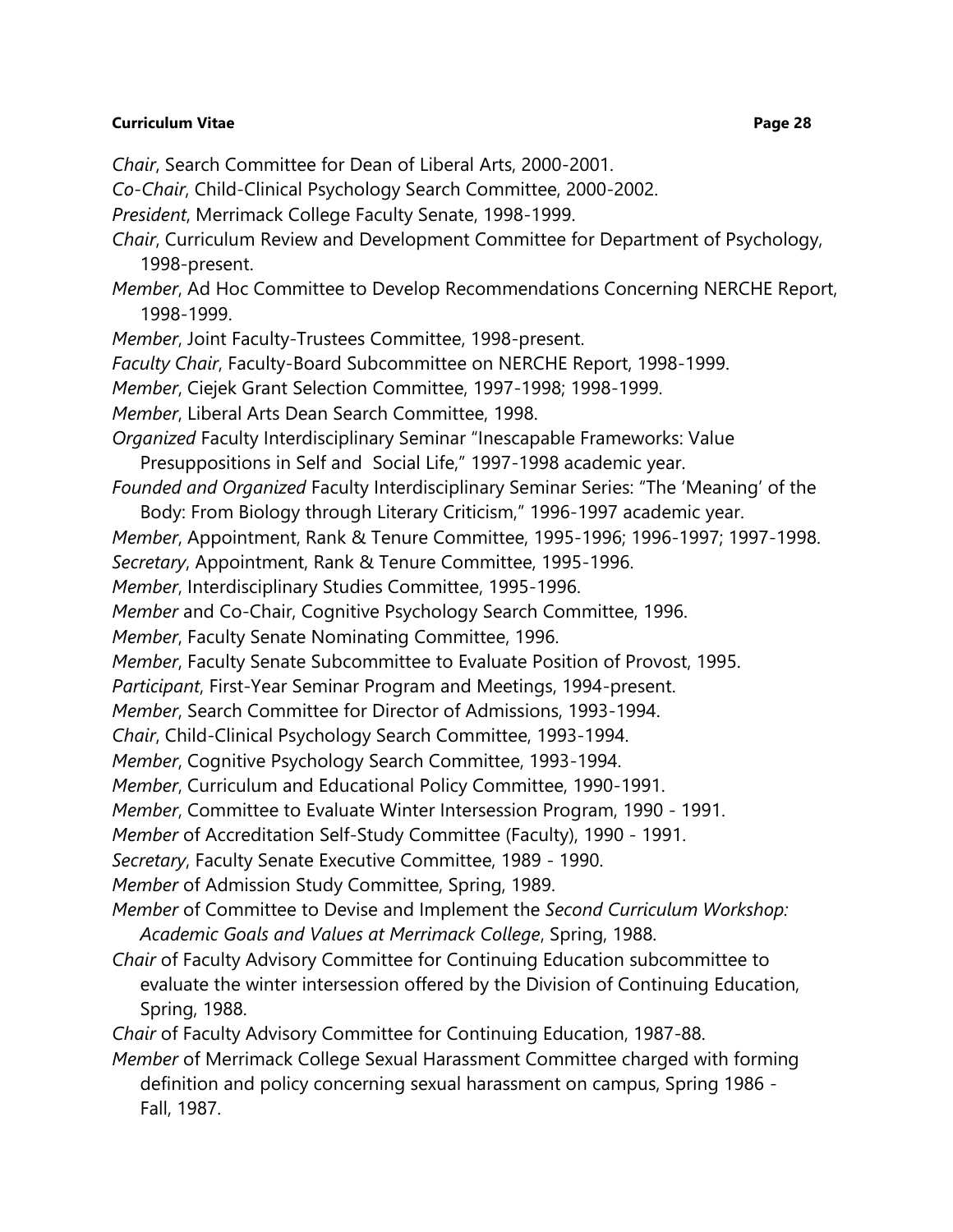### **Internal Documents, Websites and Proposals**

Mascolo, M. F., (2017). *Compass Notebook*. North Andover, MA: Merrimack College.

- Mascolo, M. F. (2015). *The Compass Program at Merrimack College*. North Andover, MA: Merrimack College.
- Mascolo, M. F. (2015). *Compass II*. North Andover, MA: Merrimack College.
- Mascolo, M. F. (2014). *Proposal: Aspire Program for Students in Need of Targeted Academic Support.* North Andover, MA: Merrimack College.
- Mascolo, M. F., & Ashy, M. (2015). *Proposal: Center for Collaborative Problem Solving*. North Andover, MA: Merrimack College.
- Mascolo, M. F. (2014). *Proposal: The Developmental Counseling Institute*. North Andover, MA: Merrimack College.
- Mascolo, M. F., & Evans, J. (2014). *Toward a nationally recognized program for supporting underprepared college students*. North Andover, MA: Merrimack College.
- Mascolo, M. F. (2011). *How to compose an organized essay.* North Andover, MA: Merrimack College.
- Mascolo, M. F. (2011). *Reading for higher-order comprehension*. North Andover, MA: Merrimack College.
- Mascolo, M. F. (2009). *Department of Psychology (Brochure).* North Andover, MA: Merrimack College.
- Mascolo, M. F. (2008). *Toward a meaningful and marketable identity*. North Andover, MA: Merrimack College.
- Mascolo, M. F. (2005). *The spiral model of teaching, learning and curriculum*. North Andover, MA: Merrimack College.
- Mascolo, M. F., (2004). *Skills for becoming a reflective writer*. North Andover, MA: Merrimack College.
- Department of Psychology Website, Designed, Authored and Launched Merrimack College website and personal webpages for members of the Department of Psychology.
- Mascolo, M. F., & Propper, R. (2002). *Integrating the threads of curriculum reform*. Integrated curriculum reform framework and proposal, Department of Psychology, Merrimack College.
- Mascolo, M. F. (2002). *Psychology student handbook*. Department of Psychology, Merrimack College.
- Mascolo, M. F. (1998). *Reforming the psychology curriculum: A proposal*. Department of Psychology, Merrimack College.